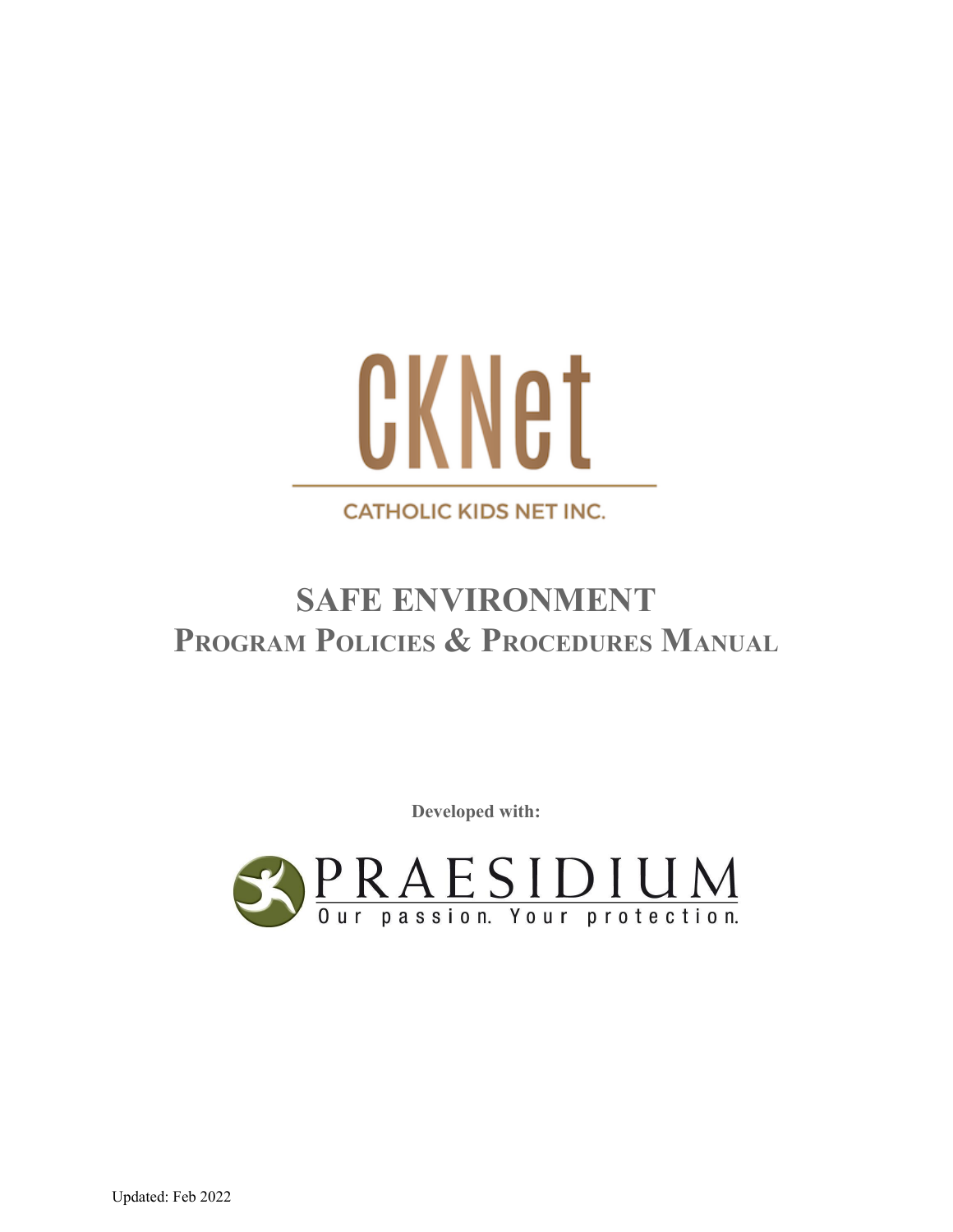# CKNet

### **CATHOLIC KIDS NET INC.**

### **Gerald Rhodes, President**

Email: [gerald@rmalberta.com](mailto:president@catholickidsnetinc.com) Mobile: 780.893.3783

### **Nadia Rhodes, Administrator**

Email: [admin@catholickidsnetinc.com](mailto:admin@catholickidsnetinc.com) Mobile: 780.245.0430

**Praesidium, Inc's Anonymous Camp Care Helpline & Crisis Management Toll-free: 866.607.SAFE**.

*(Note Hours: Monday – Friday, 8am-5pm CST)*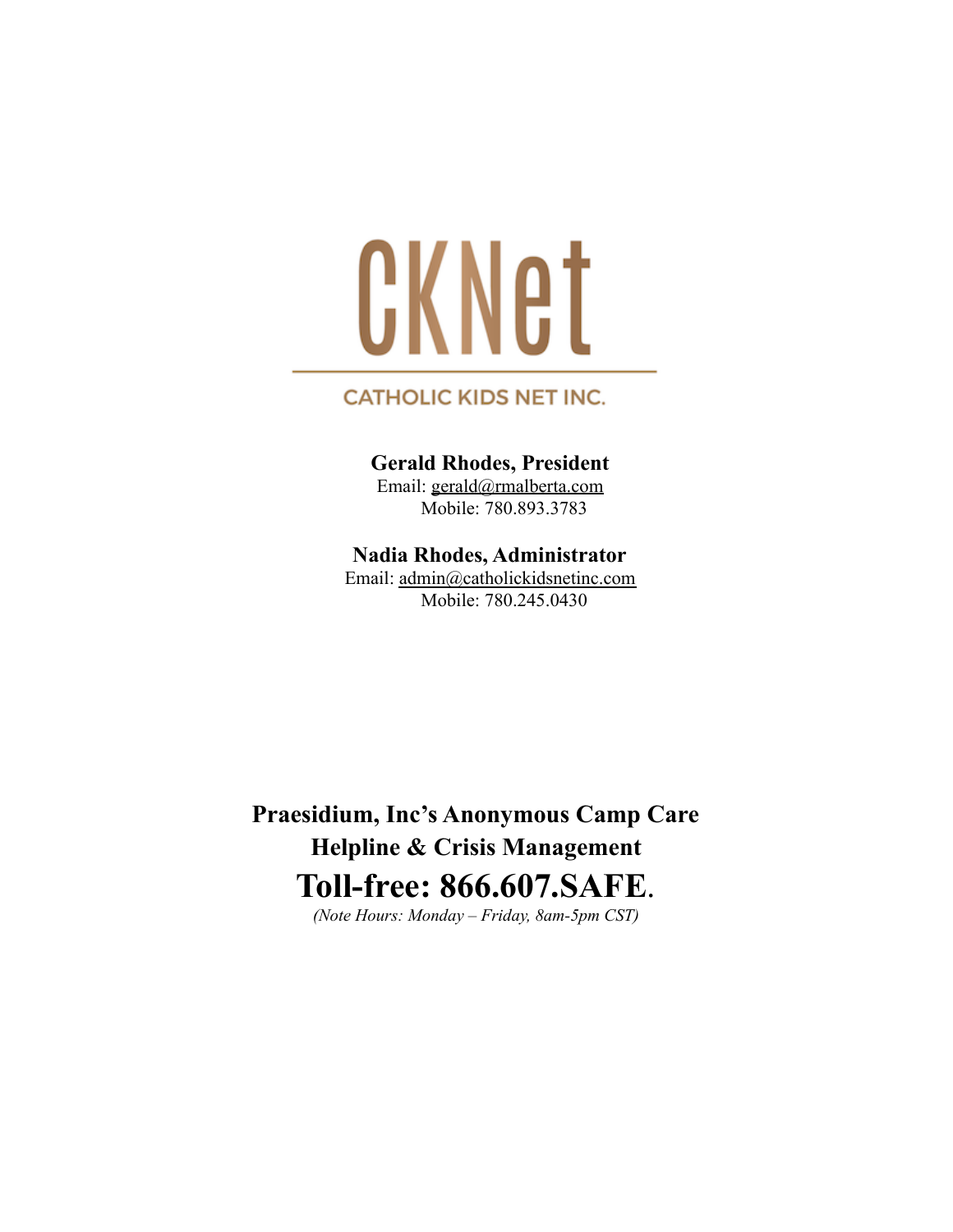# **Table of Contents**

| I.                                                                               | Introduction                                                                                                  | 4                   |
|----------------------------------------------------------------------------------|---------------------------------------------------------------------------------------------------------------|---------------------|
| II.                                                                              | <b>General Definitions</b>                                                                                    | 4                   |
|                                                                                  | A. Types of abuse                                                                                             | 4                   |
|                                                                                  | III. Conduct with Campers                                                                                     | 4                   |
|                                                                                  | A. Physical Contact                                                                                           | 6                   |
|                                                                                  | <b>B.</b> Verbal Interactions<br>C. Discipline of Campers                                                     | 6<br>$\overline{7}$ |
|                                                                                  | D. One-on-One Interactions                                                                                    | $\overline{7}$      |
|                                                                                  | E. Off-Site Contact<br>F. Electronic Communication                                                            | 8<br>8              |
|                                                                                  | G. Gift Giving                                                                                                | 9                   |
|                                                                                  | IV. Supervision of Camp Programs                                                                              | 9                   |
|                                                                                  | A. General Supervision                                                                                        | 9                   |
|                                                                                  | <b>B.</b> Facility Monitoring<br>C. Monitoring Higher Risk Activities                                         | 9<br>9              |
|                                                                                  | V. Reporting Problems                                                                                         | 15                  |
|                                                                                  | A. Reporting Inappropriate Behaviors between Staff and Volunteers and Campers                                 | 15                  |
|                                                                                  | B. Reporting Suspected Abuse by an Adult<br>C. Reporting Youth-to-Youth Sexual Abuse and Sexualized Behaviors | 17<br>18            |
|                                                                                  | VI. Progressive Discipline                                                                                    | 19                  |
|                                                                                  | A. Procedures                                                                                                 | 19                  |
|                                                                                  | B. Steps in Progressive Discipline                                                                            | 19                  |
| VII.                                                                             | Information for Parents and Campers                                                                           | 20                  |
|                                                                                  | A. Parent Information                                                                                         | 20                  |
|                                                                                  | B. Personal Safety Message for Campers<br>C. Feedback from Parents and Campers                                | 20<br>21            |
|                                                                                  |                                                                                                               |                     |
|                                                                                  | Appendix 2 Conduct with Campers                                                                               | 22                  |
|                                                                                  | Appendix 3 Sample Monitoring Checklist for Camp Programs                                                      | 24                  |
|                                                                                  | Appendix 4 Sample Staff Performance Review Checklist                                                          | 26                  |
|                                                                                  | Appendix 5 Sample New Program Approval Checklist                                                              | 27                  |
|                                                                                  | Appendix 6 Sample Facility Monitoring Checklist                                                               | 29                  |
|                                                                                  | Appendix 7 Sample Field Trip Activity Sheet                                                                   | 30                  |
| 32<br>Appendix 8 Sample Policies and Procedures for Leaders-in-Training Programs |                                                                                                               |                     |
|                                                                                  | Appendix 9 Notice of Concern                                                                                  | 34                  |

# **Introduction**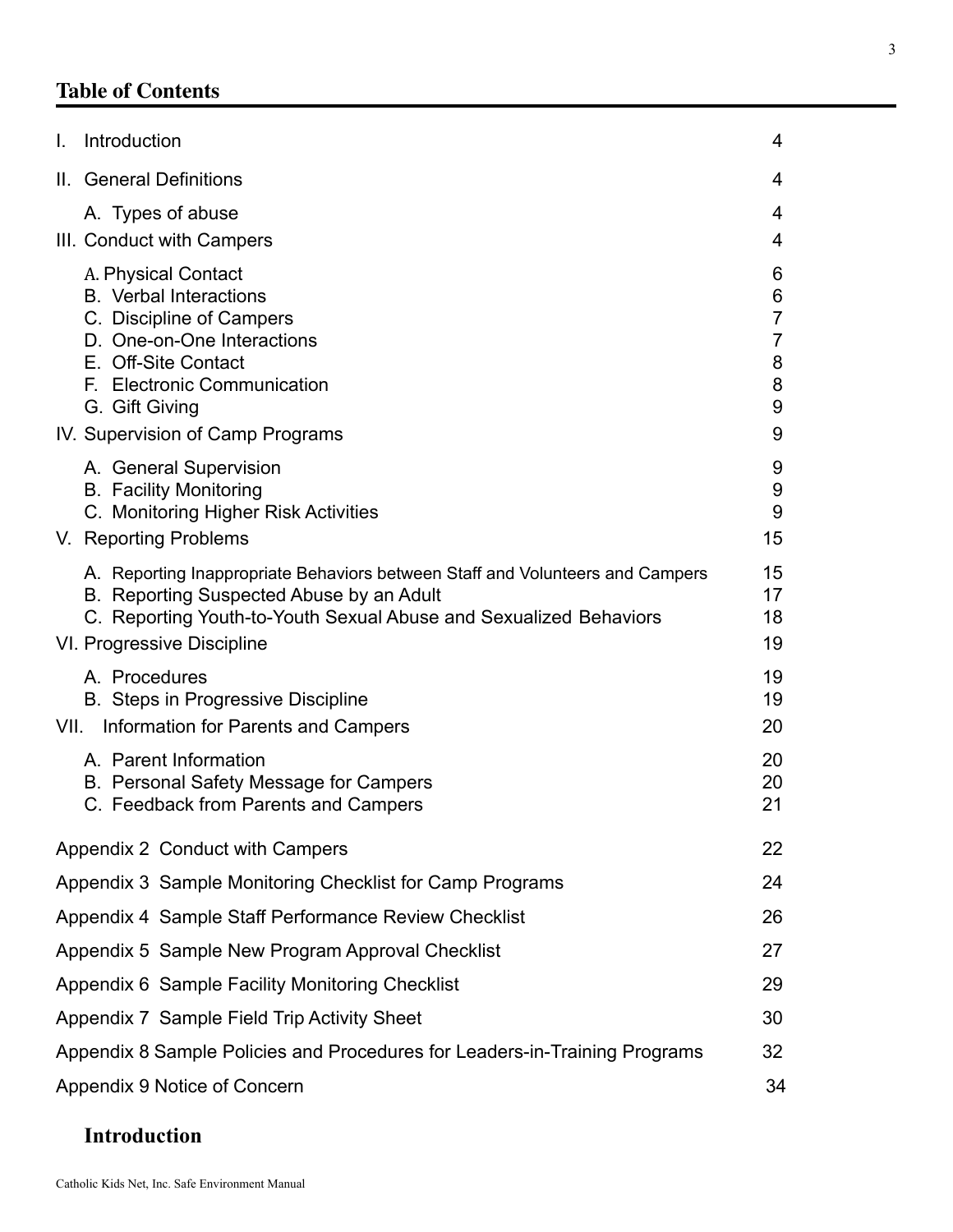**Catholic Kids Net., Inc.,** is proud to be a member of Praesidium's Camp Care. Our decision to exceed national standards of care comes from our strong commitment to protect our staff, volunteers, and campers. Safety is always our primary concern for all camp programs, so the policies and procedures outlined in this manual are designed to facilitate effective monitoring and supervision in order to protect campers from abuse and staff and volunteers from false allegations of abuse.

### **General Definitions**

### **A. Types of abuse**

- 1. Physical abuse is injury that is intentionally inflicted upon a camper.
- 2. Sexual abuse is any contact of a sexual nature that occurs between a camper and an adult or between two campers. This includes any activity which is meant to arouse or gratify the sexual desires of the adult or the other camper.
- 3. Emotional abuse is mental or emotional injury to a camper that results in an observable and material impairment in the camper's growth, development, or psychological functioning.
- 4. Neglect is the failure to provide for a camper's basic needs or the failure to protect a camper from harm.

### **Conduct with Campers**

The following policies are intended to assist staff and volunteers in making decisions about interactions with campers. For clarification of any guideline, or to inquire about behaviors not addressed here, contact your supervisor.

Our camp provides our campers with the highest quality services available. We are committed to creating an environment for campers that is safe, nurturing, empowering, and that promotes growth and success.

No form of abuse will be tolerated, and confirmed abuse will result in immediate dismissal from camp. Our camp will fully cooperate with authorities if allegations of abuse are made that require investigation.

The Code of Conduct outlines specific expectations of the camp staff and volunteers as we strive to accomplish our mission together.

- 1. Campers will be treated with respect at all times.
- 2. Campers will be treated fairly regardless of race, sex, age, or religion.
- 3. Staff and volunteers will follow the camp's policies regarding contact with campers after camp.
- 4. Staff and volunteers will adhere to uniform standards of displaying affection as outlined in this manual.
- 5. Staff and volunteers will avoid affection with campers that cannot be observed by others.
- 6. Staff and volunteers will not use profanity or tell off-color jokes.
- 7. Staff and volunteers will not discuss their sexual encounters with or around campers or in any way involve campers in their personal problems or issues.
- 8. Staff and volunteers will not date or become romantically involved with campers.
- 9. Staff and volunteers will not use or be under the influence of alcohol or illegal drugs in the presence of campers.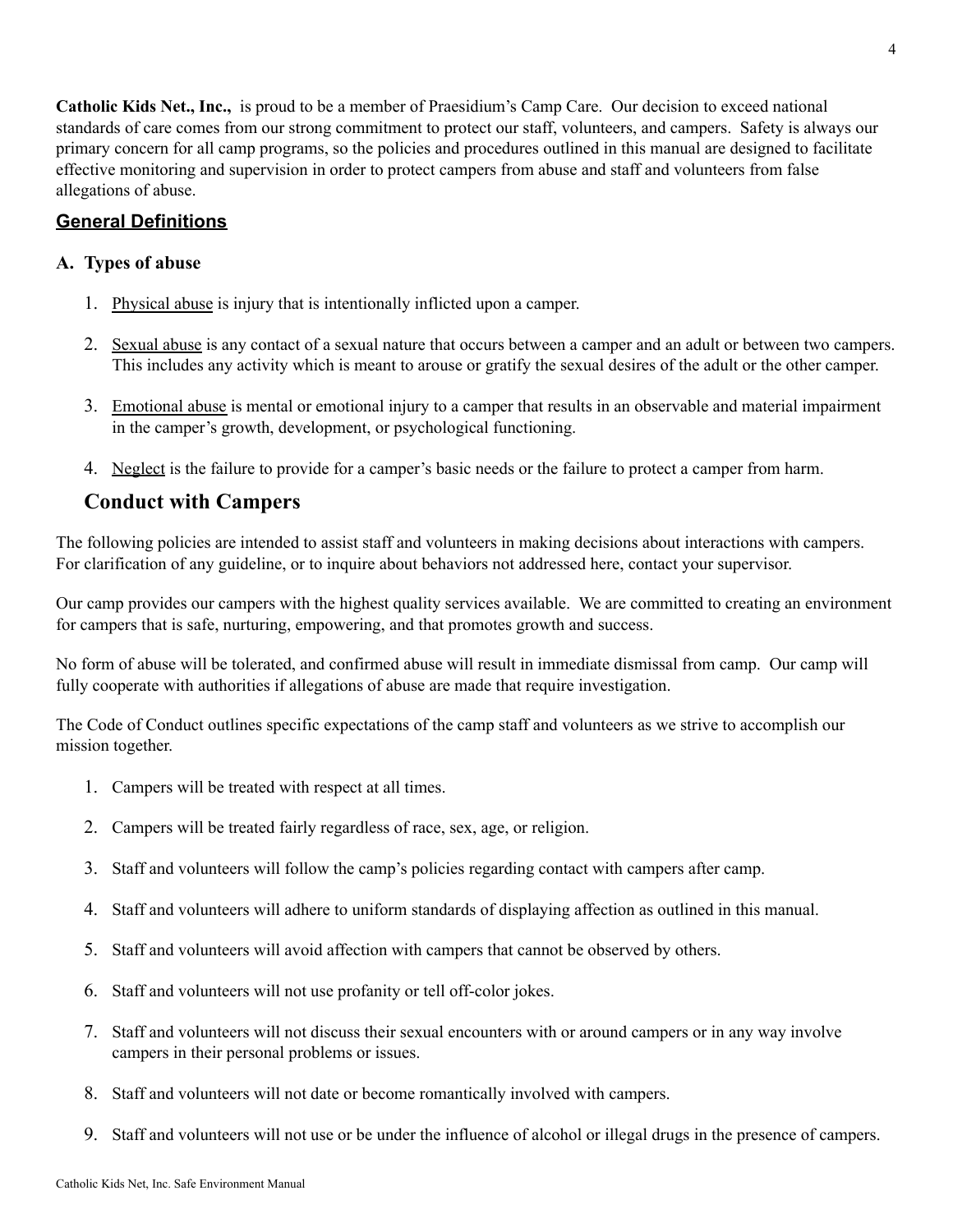- 10. Staff and volunteers will not have sexually oriented materials, including printed or online pornography, on camp property.
- 11. Staff and volunteers will not have secrets with campers.
- 12. Staff and volunteers will not stare at or comment on campers' bodies.
- 13. Staff and volunteers will comply with the camp's policies regarding interactions with campers outside of camp.
- 14. Staff and volunteers will not engage in inappropriate electronic communication with campers.
- 15. Staff and volunteers are prohibited from working one-on-one with campers in a private setting. Staff and volunteers will use common areas when working with individual campers.
- 16. Staff and volunteers will not abuse campers in anyway including (but not limited to) the following:

*Physical abuse*: hitting, spanking, shaking, slapping, unnecessary restraints

*Verbal abuse*: degrading, threatening, cursing

*Sexual abuse*: inappropriate touch, exposing oneself, sexually oriented conversations

*Mental abuse*: shaming, humiliation, cruelty

*Neglect*: withholding food, water, shelter

- 17. Campers are prohibited from engaging in the following:
	- *Hazing Bullying Derogatory name-calling Games of Truth or Dare Ridicule or humiliation Sexual activity*
- 18. Staff and volunteers will report concerns or complaints about other staff and volunteers, other adults, or campers to any of the following individuals. In addition to completing Notice of Concern form (Appendix 9).
- ❖ **Captivenia Program Director, Emily Price.** E: **[emilym.price93@gmail.com](mailto:emilym.price93@gmail.com)**, **M: 587.335.7876**
- ❖ **Arcātheos Program Director, Brain Doran. E: [director@arcatheos.com](mailto:director@arcatheos.com), M: 403.991.1298**
- ❖ **CKNet President, Gerald Rhodes. E: [gerald@rmalberta.com](mailto:gerald@rmalberta.com) M: 780.893.3783**
- ❖ **CKNet Administrator, Nadia Rhodes. E: admin@catholickidsnetinc.com M: 780.245.0430**

# **Praesidium, Inc Anonymous Camp Care Helpline & Crisis Management Toll-free: 866.607.SAFE**.

*(Note Hours: Monday – Friday, 8am-5pm CST)*

- 19. Staff and volunteers will report allegations or incidents of abuse to the proper provincial authority. Please refer to the specific guidelines of your provincial legislation regarding mandated reporting.
- 20. Staff and volunteers may not have engaged in or been accused or convicted of child abuse, indecency with a child, or injury to a child.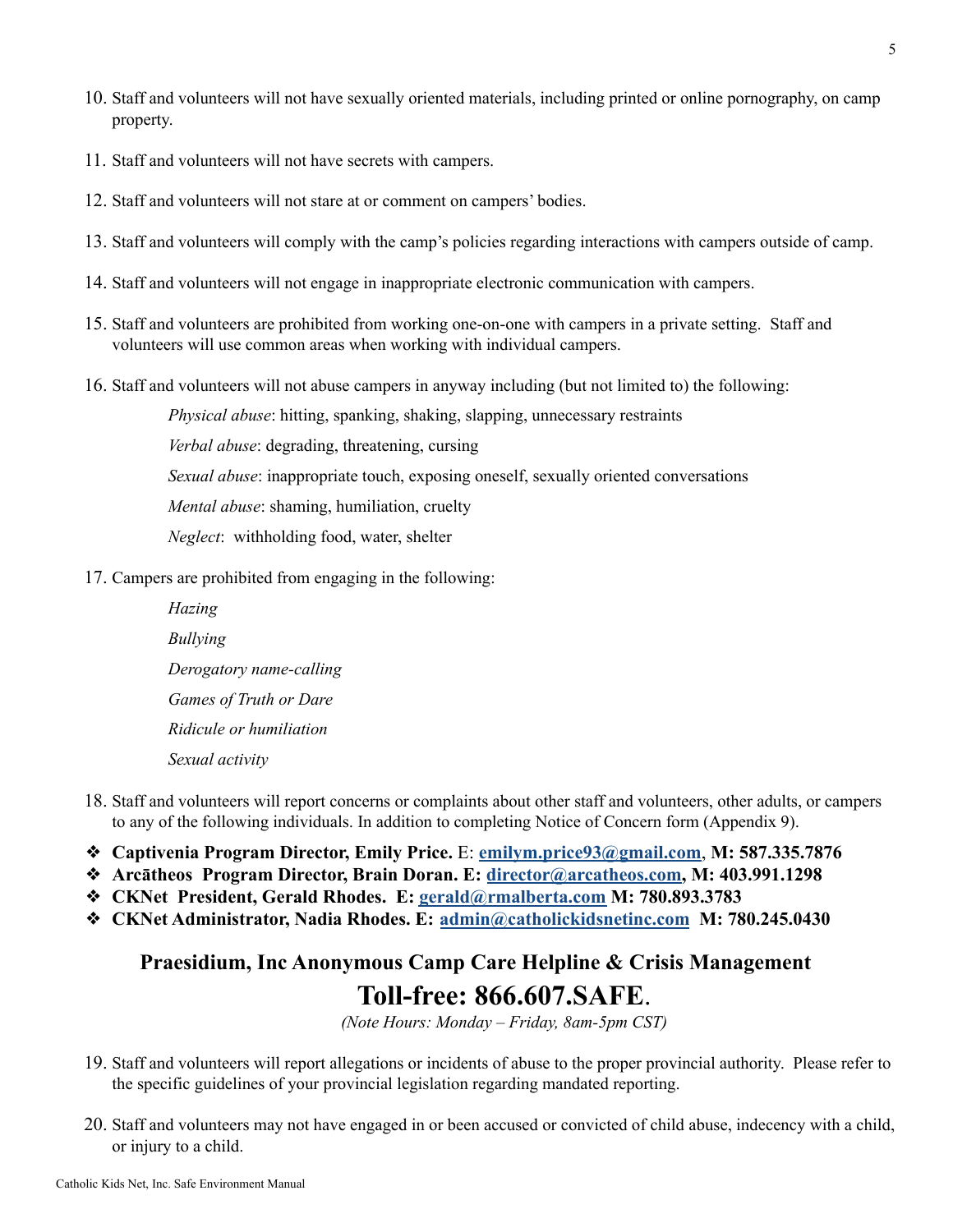### <span id="page-5-0"></span>**A. Physical Contact**

Our camp has implemented a physical-contact policy that will promote a positive, nurturing environment while protecting campers, staff, and volunteers from misunderstandings. The following guidelines are to be carefully followed by all staff and volunteers working with campers:

|  | <b>Appropriate Physical Interactions</b>                   | <b>Inappropriate Physical Interactions</b>                                           |
|--|------------------------------------------------------------|--------------------------------------------------------------------------------------|
|  | Side hugs                                                  | Full-frontal hugs<br>$\bullet$                                                       |
|  | Shoulder-to-shoulder or "temple" hugs                      | Kisses<br>$\bullet$                                                                  |
|  | Pats on the shoulder or back                               | Showing affection in isolated area                                                   |
|  | Handshakes                                                 | Lap sitting<br>$\bullet$                                                             |
|  | High-fives and hand slapping                               | Wrestling                                                                            |
|  | Verbal praise                                              | Piggyback rides                                                                      |
|  | Pats on the head when culturally appropriate               | Tickling<br>$\bullet$                                                                |
|  | Touching hands, shoulders, and arms                        | Allowing a child to cling to an employee's or volunteer's                            |
|  | Arms around shoulders                                      | leg                                                                                  |
|  | Holding hands (with young campers in escorting situations) | Any type of massage given by or to a camper                                          |
|  |                                                            | Any form of affection that is unwanted by the camper or<br>the employee or volunteer |
|  |                                                            | Compliments relating to physique or body development                                 |
|  |                                                            | Touching bottom, chest, or genital areas                                             |

### <span id="page-5-1"></span>**B. Verbal Interactions**

Staff and volunteers are prohibited from speaking to campers in a way that is, or could be construed by any observer, as harsh, coercive, threatening, intimidating, shaming, derogatory, demeaning, or humiliating.

Staff and volunteers must not initiate sexually oriented conversations with campers. Staff and volunteers are not permitted to discuss their own sexual activities with campers.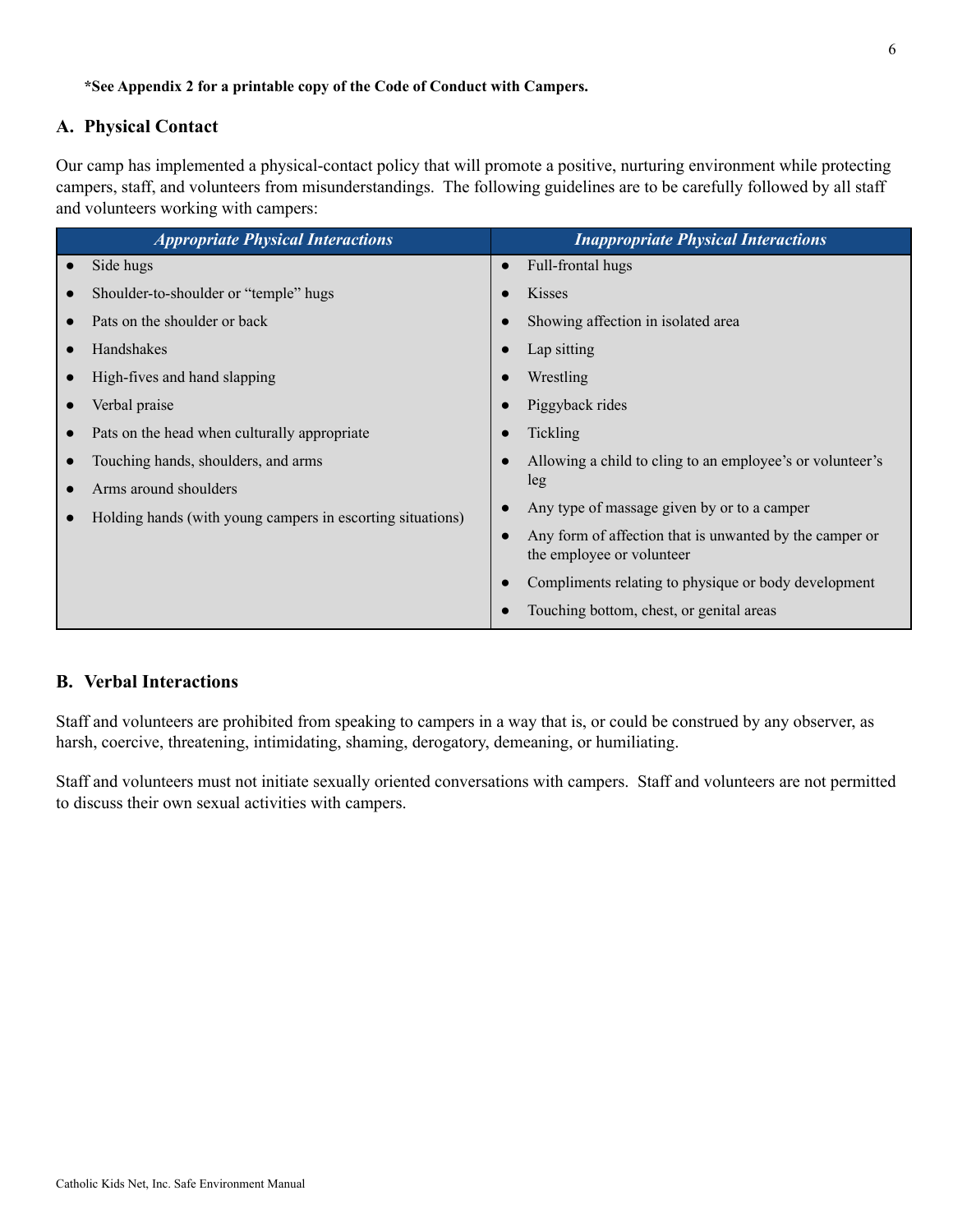The camp's policies for appropriate and inappropriate verbal interactions are:

| <b>Appropriate Verbal Interactions</b> | <b>Inappropriate Verbal Interactions</b>                              |
|----------------------------------------|-----------------------------------------------------------------------|
| Positive reinforcement                 | Name-calling<br>$\bullet$                                             |
| Appropriate jokes                      | Discussing sexual encounters or in any way involving<br>$\bullet$     |
| Encouragement                          | campers in the personal problems or issues of staff and<br>volunteers |
| Praise                                 | Secrets<br>$\bullet$                                                  |
|                                        | Cursing<br>$\bullet$                                                  |
|                                        | Off-color or sexual jokes                                             |
|                                        | Shaming                                                               |
|                                        | Belittling<br>$\bullet$                                               |
|                                        | Derogatory remarks                                                    |
|                                        | Harsh language that may frighten, threaten or humiliate<br>campers    |
|                                        | Derogatory remarks about the camper or his/her family                 |

### <span id="page-6-0"></span>**C. Discipline of Campers**

Staff and volunteers are prohibited from using physical punishment for the behavior management of campers. No form of physical discipline is acceptable. This prohibition includes spanking, slapping, pinching, hitting, or any other physical force as retaliation or correction for inappropriate behaviors by campers. Staff and volunteers will have age-appropriate expectations and guidelines that minimize the need for discipline.

Staff and volunteers are *prohibited* from using the following techniques for discipline under any circumstances:

| <b>Inappropriate Discipline Practices</b> |                                    |  |  |  |
|-------------------------------------------|------------------------------------|--|--|--|
| Hitting                                   | Pulling hair or ears               |  |  |  |
| Spanking                                  | <b>Biting</b>                      |  |  |  |
| <b>Shaking</b>                            | Pinching                           |  |  |  |
| Slapping                                  | Shaming                            |  |  |  |
| Using physical exercise as a consequence  | Derogatory remarks                 |  |  |  |
| Withholding food, light, or medical care  | Ostracizing                        |  |  |  |
| Name-calling                              | Mechanical tape or rope restraints |  |  |  |
| Shoving                                   | Punishment for toileting accidents |  |  |  |
|                                           | Angry yelling                      |  |  |  |

### <span id="page-6-1"></span>**D. One-on-One Interactions**

Most abuse occurs when an adult is alone with a youth. Our camp aims to eliminate or reduce these situations and prohibits private one-on-one interactions unless approved in advance by the camp administration.

In those situations where one-on-one interactions are approved, staff and volunteers should observe the following additional guidelines to manage the risk of abuse or false allegations of abuse: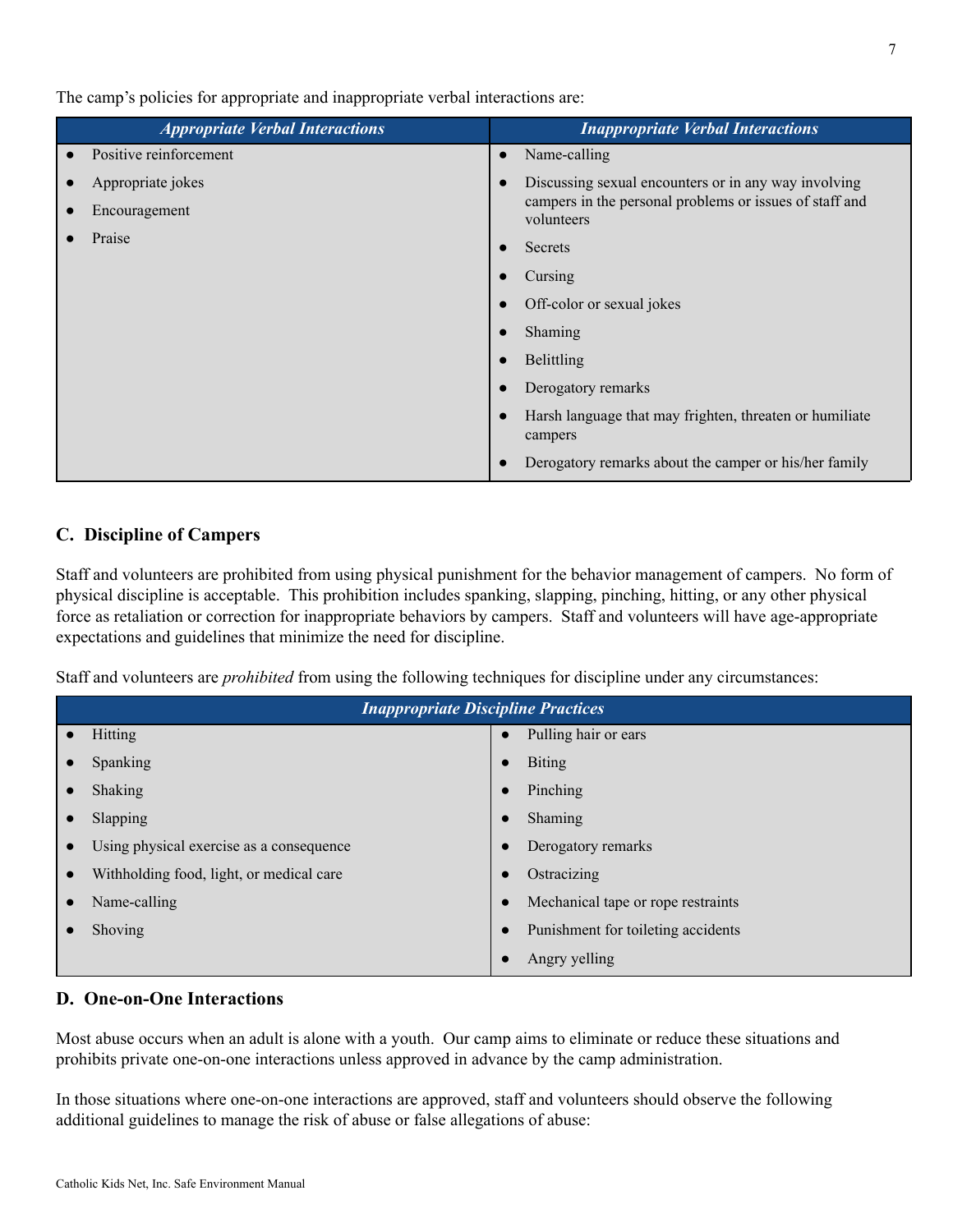### *Additional Guidelines for One-on-One Interactions*

- When meeting one-on-one with a camper, always do so in a public place where you are in full view of others.
- Avoid physical affection that can be misinterpreted. Limit affection to pats on the shoulder, high-fives, and handshakes.
- If meeting in a room or office, leave the door open or move to an area that can be easily observed by others passing by.
- Inform other staff and volunteers that you are alone with a camper and ask them to randomly drop in.
- Document and immediately report any unusual incidents, including disclosures of abuse or maltreatment, behavior problems and how they were handled, injuries, or any interactions that might be misinterpreted.

### <span id="page-7-0"></span>**E. Off-Site Contact**

Many cases of organizational abuse occur off site and after camp ends for the summer. This contact outside of regularly scheduled activities may put camp staff, volunteers, campers, and our camp at increased risk. Our camp has determined that the following forms of outside contact are appropriate and inappropriate:

| <b>Appropriate Outside Contact</b>                           | <b>Inappropriate Outside Contact</b>                                   |
|--------------------------------------------------------------|------------------------------------------------------------------------|
| Taking groups of campers on an outing                        | Taking one camper on an outing without the parents'                    |
| Attending sporting activities with a group of campers        | written permission                                                     |
| Attending functions at a camper's home, with parents present | Visiting one camper in the camper's home, without a parent<br>present  |
| Sending postcards to the camper's home                       | Entertaining one camper in the home of a camp employee<br>or volunteer |
|                                                              | A lone camper spending the night with a camp employee or<br>volunteer  |

When outside contact is unavoidable, ensure that the following steps are followed:

- 1. Supervisors should identify for staff and volunteers what types of outside contact are appropriate and inappropriate.
- 2. Ensure that the employee or volunteer has the parents' permission to engage in outside contact with the camper. Consider requiring the parents to sign a release-of-liability statement.

### <span id="page-7-1"></span>**F. Electronic Communication**

Electronic communication provides a venue for private communication between counselors and youth. Therefore, with electronic communication policies, our camp stresses transparency in all interactions.

### **1. Electronic Communication Guidelines**

The following guidelines are for camps that allow electronic communication between counselors and youth. Counselors and youth must sign a Social Networking Code of Conduct. Parents and youth should also be provided with information about how to respond to inappropriate communication from counselors.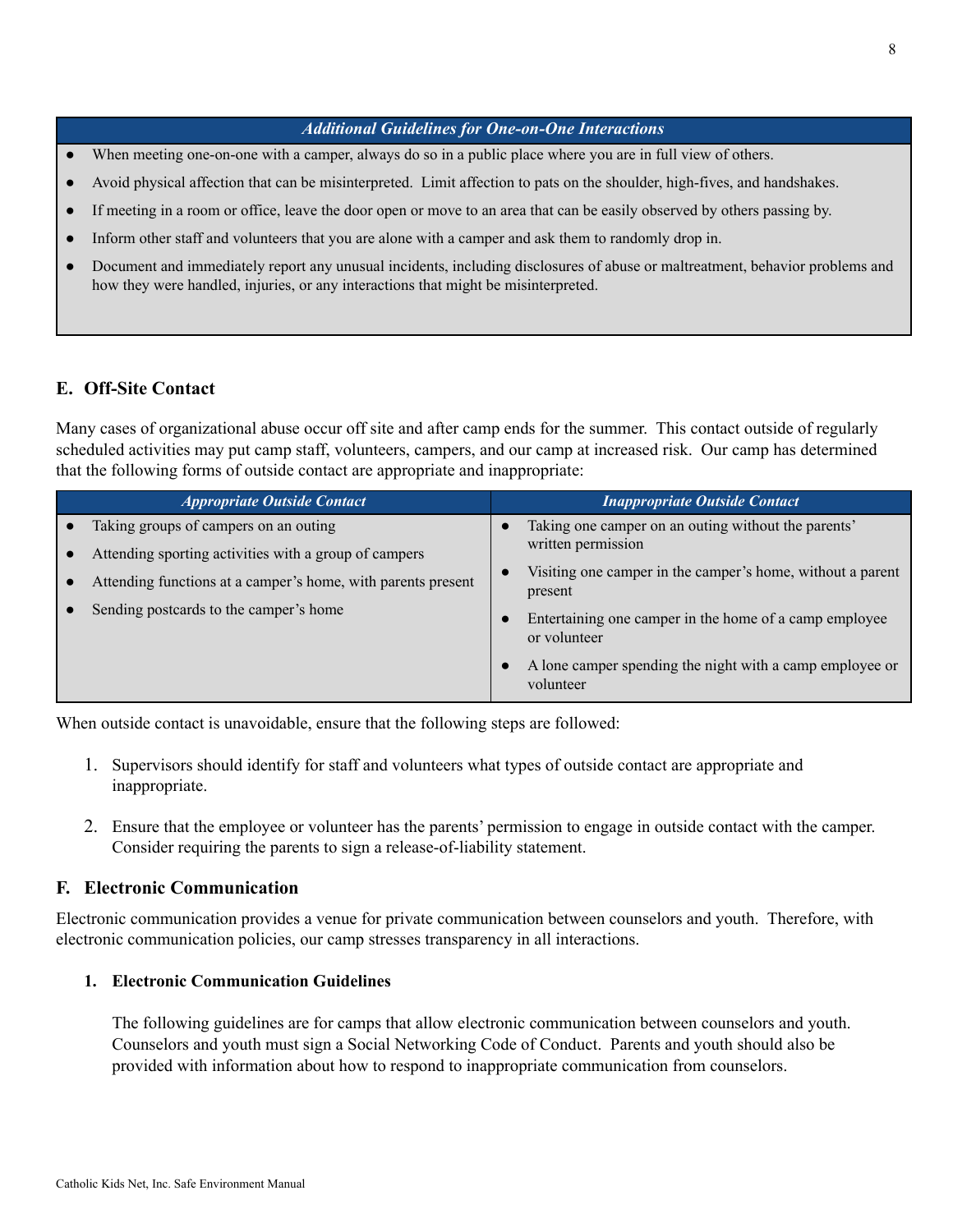| <b>Appropriate Electronic Communication</b>                                                          | <b>Inappropriate Electronic Communication</b>                                                           |
|------------------------------------------------------------------------------------------------------|---------------------------------------------------------------------------------------------------------|
| Sending and replying to text messages from youth<br>ONLY when copying in a supervisor or the youth's | • Harsh, coercive, threatening, intimidating, shaming,<br>derogatory, demeaning or humiliating comments |
| parent                                                                                               | Sexually oriented conversations                                                                         |
| Communicating through "group pages" on Facebook or<br>$\bullet$<br>other designated public forums    | Private messages between staff and volunteers and youth                                                 |
| "Private" profiles for staff and volunteers which youth<br>$\bullet$<br>cannot access                | Posting inappropriate comments on pictures                                                              |

### <span id="page-8-0"></span>**G. Gift Giving**

Molesters routinely groom youths by giving gifts, thereby endearing themselves to the youth. They might instruct the youth to keep the gifts a secret, which then starts teaching the youth to keep secrets from parents. For this reason, staff and volunteers should only give gifts to groups of campers, and only under the following circumstances:

- 1. Administration must be made aware of and approve the gift
- 2. Parents must be notified

### <span id="page-8-1"></span>**Supervision of Camp Programs**

Our camp recognizes that monitoring and supervision are critical functions of abuse prevention and provide protection to campers, staff, volunteers, and the camp itself. When interactions are monitored, allegations of abuse or wrongful acts are more easily and accurately investigated and resolved. Our camp has established the following policies to ensure that all staff and volunteers understand their role in this process.

### <span id="page-8-2"></span>**A. General Supervision**

- 1. **Administrative and Supervisory Visits to Camp Programs** Camp directors and camp leadership will regularly visit all camp programs to ensure that all activities are well-managed and that camp policies are observed by all in attendance (See **Appendix 3** and **Appendix 4**).
- **2. Ratios** Each program will follow the ratio requirements that are directly related to the goals of the program and the design of the program area. The employee- or volunteer-to-camper ratio should be adjusted for programs that serve campers with special needs.
- **3. Mixed Age Groups** In most incidents involving one camper abusing another camper, the campers are from different age groups. Each program is responsible for establishing specific guidelines for additional monitoring and supervision of activities that involve campers from different age groups. Staff and volunteers must be aware that close line-of-sight supervision is required when monitoring programs that mix age groups.

### <span id="page-8-3"></span>**B. Facility Monitoring**

Building and cabin architecture can increase or mitigate the risk of an incident or accident. Because most incidents of sexual behavior occur in private, the extent to which privacy is managed, risk is managed. In order to ensure that all of the camp's buildings and cabins are properly and consistently monitored, designate a camp employee(s) who will complete the site-inspection checklist at various times throughout the day. See **Appendix 6** for a Sample Facility Monitoring Checklist.

### **C. Monitoring Higher Risk Activities**

### **1. Cell Phone & Electronic Devices**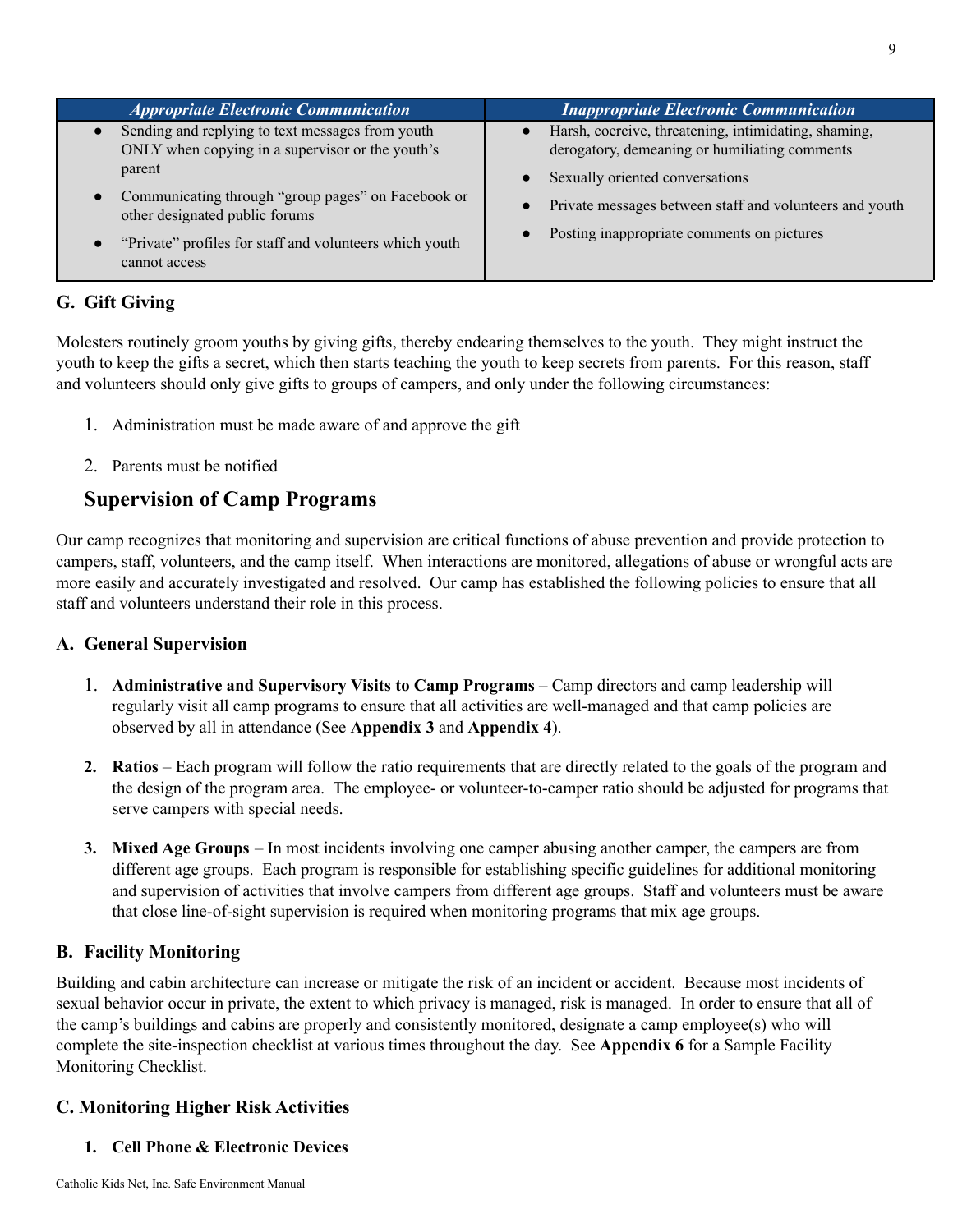Campers are not permitted to possess a cell phone or any other electronic devices for any reason on the campground. Any camper caught violating this policy will have their cell phone/device confiscated until the last day of camp.

Campers are not permitted to have cell phones or other electronic devices while participating in our programs. Aside from the fact that cell phones are expensive and can get lost or stolen and that the physical camp environment is not kind to such items, there is another fundamental problem with campers having cell phones at camp, and that is trust.

It is important that Team, and in turn campers, are instructed as to alerting a mature adult if they have any concerns or difficulties. There is always someone they can reach out to, whether it is their Team Leader, a trusted activity leader, one of the camp moms, the Camp Director(s) or Camp Nurse/First Aid Medic. We are all here to help and support them.

Another concern with many cell phones these days is the built-in camera feature. It has happened at some camps around the country that children have secretly taken digital photographs of other campers or staff during changing or showering times and later uploaded those images onto the internet. To lessen the possibility of this happening we have decided to ban all digital cameras and suggest that if your child wants pictures from camp, that they bring a **disposable film camera.**

### **2. Bathroom Activities**

Most incidents of youth-to-youth abuse occur in the bathrooms. Therefore, the following supervision guidelines are recommended:

- a. Option 1: Group Bathroom Breaks
- i. Whenever possible, camp staff and volunteers should take groups of two or more campers to the bathrooms for "group bathroom breaks." One adult should not escort one camper; always use the "rule of three" or more. Junior counselors or counselors in training should not escort campers to the bathrooms.
- ii. If the bathroom has only one stall, only one camper should enter the restroom at a time while the other campers wait outside with staff and volunteers. If there are multiple stalls, staff and volunteers should only send in as many campers as there are stalls.
- iii. Staff and/or volunteers should then stand outside of the bathroom with the door ajar in order to hear what is going on inside the bathroom.
	- b. Option 2: Monitoring Camp Bathrooms
- i. In some camp settings, group bathroom breaks are not always feasible. In these circumstances, campers should ask permission before using the bathrooms, so that staff and volunteers know who is going to the restroom and when.
- ii. Camp staff and volunteers should randomly and periodically monitor bathrooms to ensure that campers are not lingering there. It is important that staff and volunteers periodically check restrooms so that campers know that an adult could walk in at any time.

### **3. Shower Activities**

- a. Staff and campers must shower at different times. Create shower schedules that will permit supervision of the campers while staff shower.
- i. While campers shower, at least one employee should stand in the bathroom doorway and within earshot of the campers. Ensure that only one camper is in each shower (Consider installing shower curtains that do not go all the way to the floor, so that staff can easily see how many campers are in each shower stall).

### **4. Transition Times and Free Times**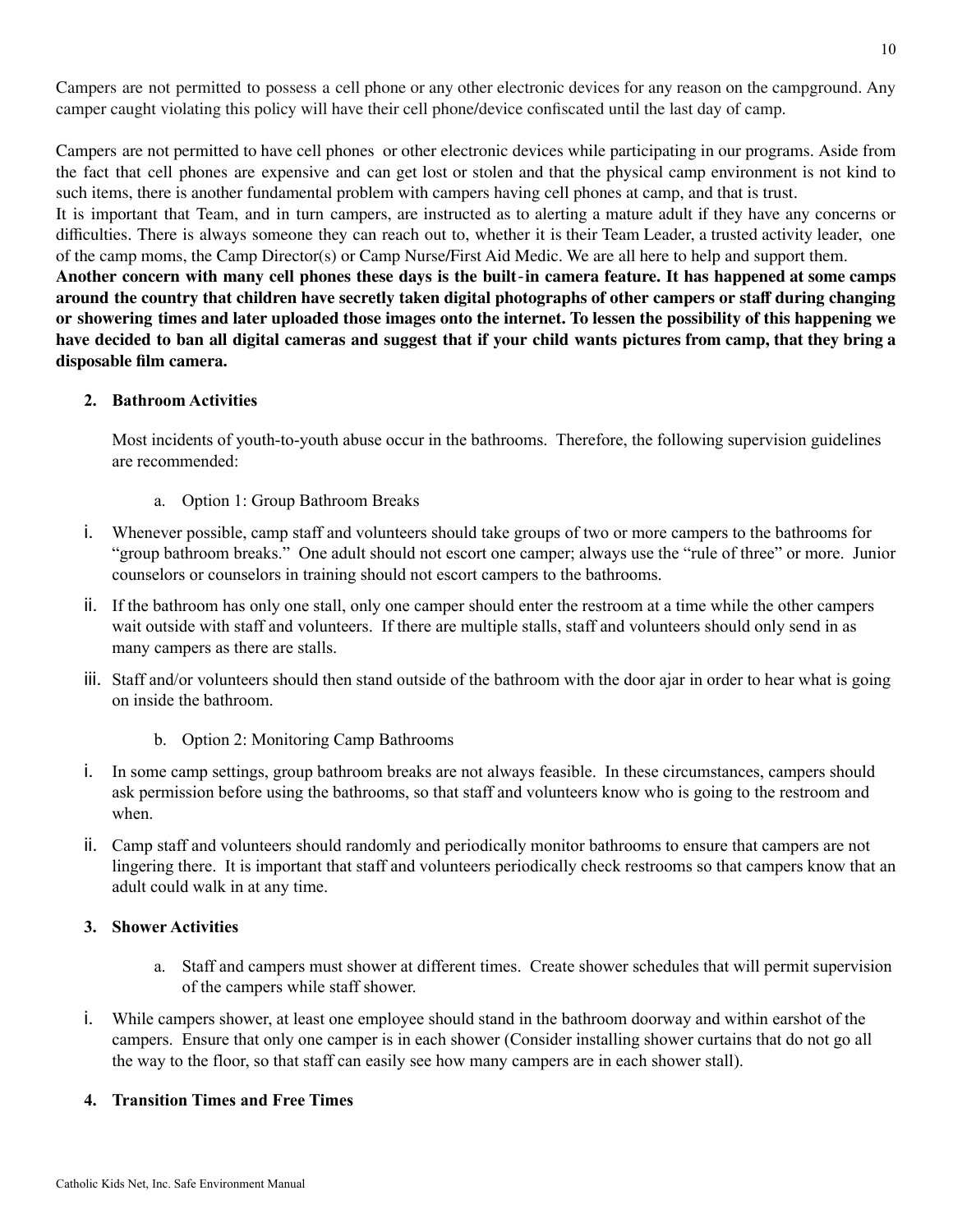Transition times and free-choice times (or free times) pose a higher risk for incidents because during these times, staff and volunteers may not be assigned a particular group of campers to supervise. To decrease the risk of incidents, implement the following supervision guidelines:

- a. Designate certain areas at camp as off-limits during these times by setting specific and narrow geographic boundaries in the program areas.
- b. Ensure that all staff are assigned specific areas to supervise during transition times and free times. This "zone monitoring" ensures that all accessible areas are monitored. Assign more staff to high-risk areas and activities (i.e., water activities, playgrounds, isolated areas, etc.).
- i. For example, in camps with playground areas, assign staff to certain "zones" and around the perimeter of the area. If the playground includes play structures that limit line-of-sight supervision (such as tunnels, slides, or jungle gyms), assign staff to these areas as well. Staff should not be standing or sitting in groups while campers play on the playground.
	- c. Create specific bathroom procedures during transition times and free times and, if feasible, lock cabins during these times. Then, designate which bathrooms will be available to campers. An employee should be posted at each available bathroom to actively monitor the campers.
	- d. Require supervisors to conduct periodic sweeps of the entire activity area. If campers are lingering outside of the planned activity area, the supervisor should encourage these campers to join an activity.
	- e. Require the presence of an upper-level camp director during free times.
	- f. For those camps that offer extended periods of free time, conduct at least one scheduled roll call for each cabin.

### 5. **Night Games and Evening Activities**:

Night games and evening activities are often high risk because campers of mixed ages interact in a less structured environment. The following guidelines can help to decrease those risks:

- a. Apply the same procedures used to monitor transition time and free times, as listed above.
- b. Ensure that staff are assigned to supervise specific areas during both night games and the transition times after dinner and before the game begins.
- i. For example, while campers are waiting in a large group before the night games, staff should be spread out in a "zone monitoring" formation – i.e., one employee in each corner of the area, one or more employees posted near the exits, etc. This "zone monitoring" ensures that all accessible areas and campers are monitored.
	- c. Conduct head counts at random intervals throughout the activity. At some point during night games, each employee should formally ascertain that all of his or her campers are present. During some activities, consider stopping the game to make sure that all campers are present. Create roll sheets that counselors must turn in at the end of the night.
	- d. Require the presence of the program director, the assistant director, or the camp director during night games.

### **6. Rainy-Day Activities:**

Rainy days at camp are often unexpected, and unexpected situations at camps can become high risk when there is not a backup plan which ensures adequate supervision of all campers and facilities.

a. Create specific schedules for rainy-day activities before camp sessions begin.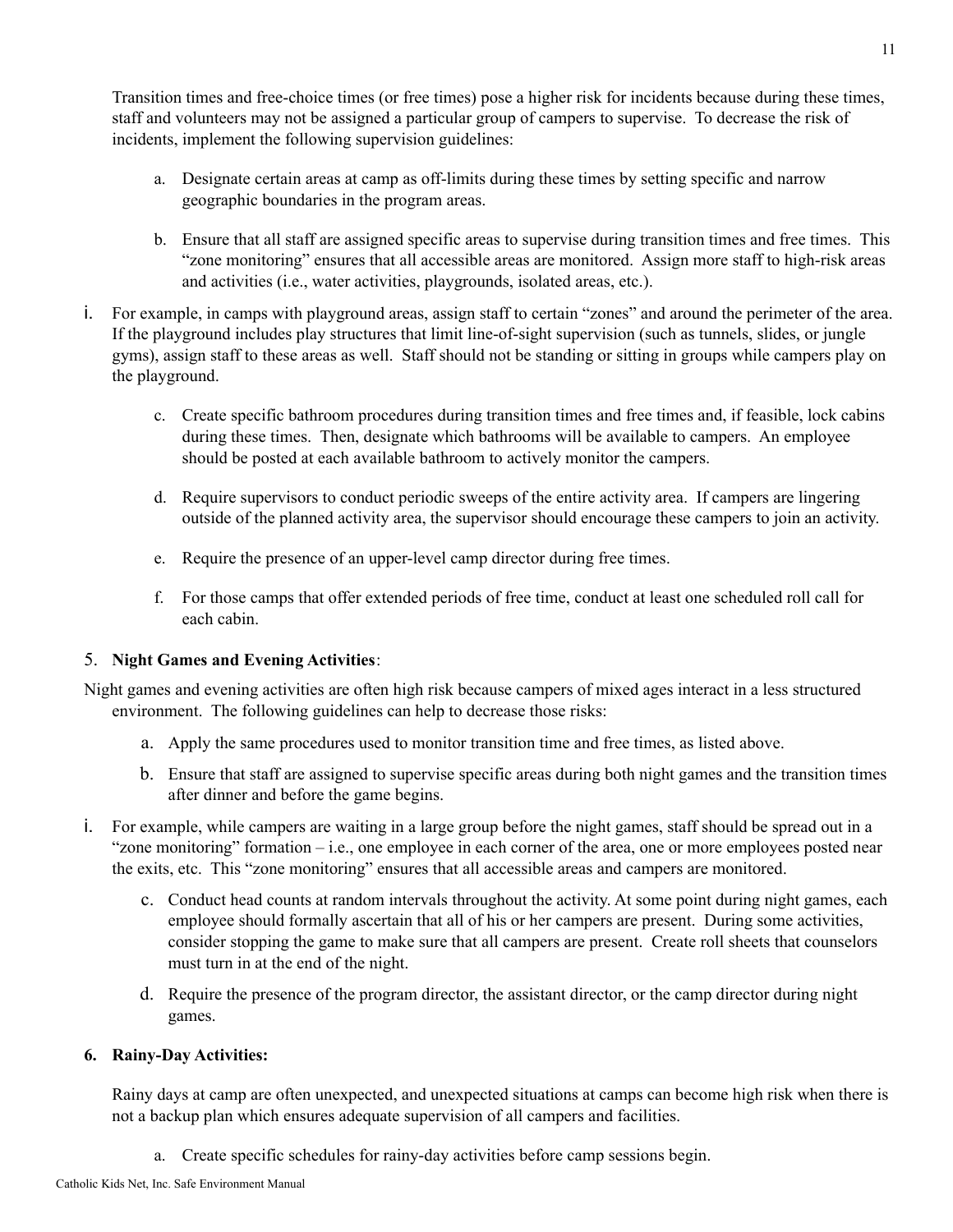- i. Designate the location where each cabin will meet with staff once an activity is cancelled due to rain (sport courts, dining areas, pavilions, etc.). At each location, ensure that there is enough room for all of the campers and staff to spread out while playing games.
- ii. Create a list of the games that should be played while the campers are arriving (i.e. dance parties) and a list of the games that should be played once everyone has arrived.
- iii. Determine the time that should be allotted before roll should be taken by each employee.
- iv. Assign specific employees to monitor available restrooms. The first employee that arrives in the meeting spot should monitor the restrooms until the designated employee arrives. Then, the designated employee should remain posted at the restrooms for the remainder of the indoor activity.

### **7. Transporting Campers**

Transporting campers may increase the risk of abuse or false allegations of abuse because staff and volunteers may be alone with a camper or may make unauthorized stops with campers. In addition, transportation activities may provide a time for unsupervised campers to engage in youth-to-youth sexual activity.

When it is necessary to transport campers, staff and volunteers must adhere to the steps described below.

When transporting campers by bus or van:

- a. Administrators must be notified of all transportation activities.
- b. Campers must never be transported without written permission from a parent. Staff and volunteers must take these permission forms and medical releases with them on the trip.
- c. Determine the number of staff and volunteers necessary to adequately supervise the campers, **2 Adult Supervisors per 10 minors.**
- d. The driver should not be assigned as a supervisor for the campers.
- e. Staff and volunteers should be seated throughout the bus for easier supervision of campers, with at least one employee or volunteer in the middle of the bus and one in the far rear (campers should not be seated behind staff). Staff and volunteers should sit in an outside seat so they can supervise campers on the bus.
- f. Campers should be seated by grade, gender, and behaviors. If possible, high-risk campers should be seated by themselves or next to an employee.
- g. Take a head count or roll call before loading and after unloading vehicles.

When public transportation is used:

- a. In addition to the transportation procedures listed above, campers should remain in one area of the bus, if possible.
- b. Staff and volunteers that are assigned to a group should remain with that group on the bus.
- c. Take a head count or call roll immediately after entering and leaving the bus.

In emergency situations where staff and volunteers must transport campers in non-camp vehicles:

a. Administrators must be notified of all transportation activities.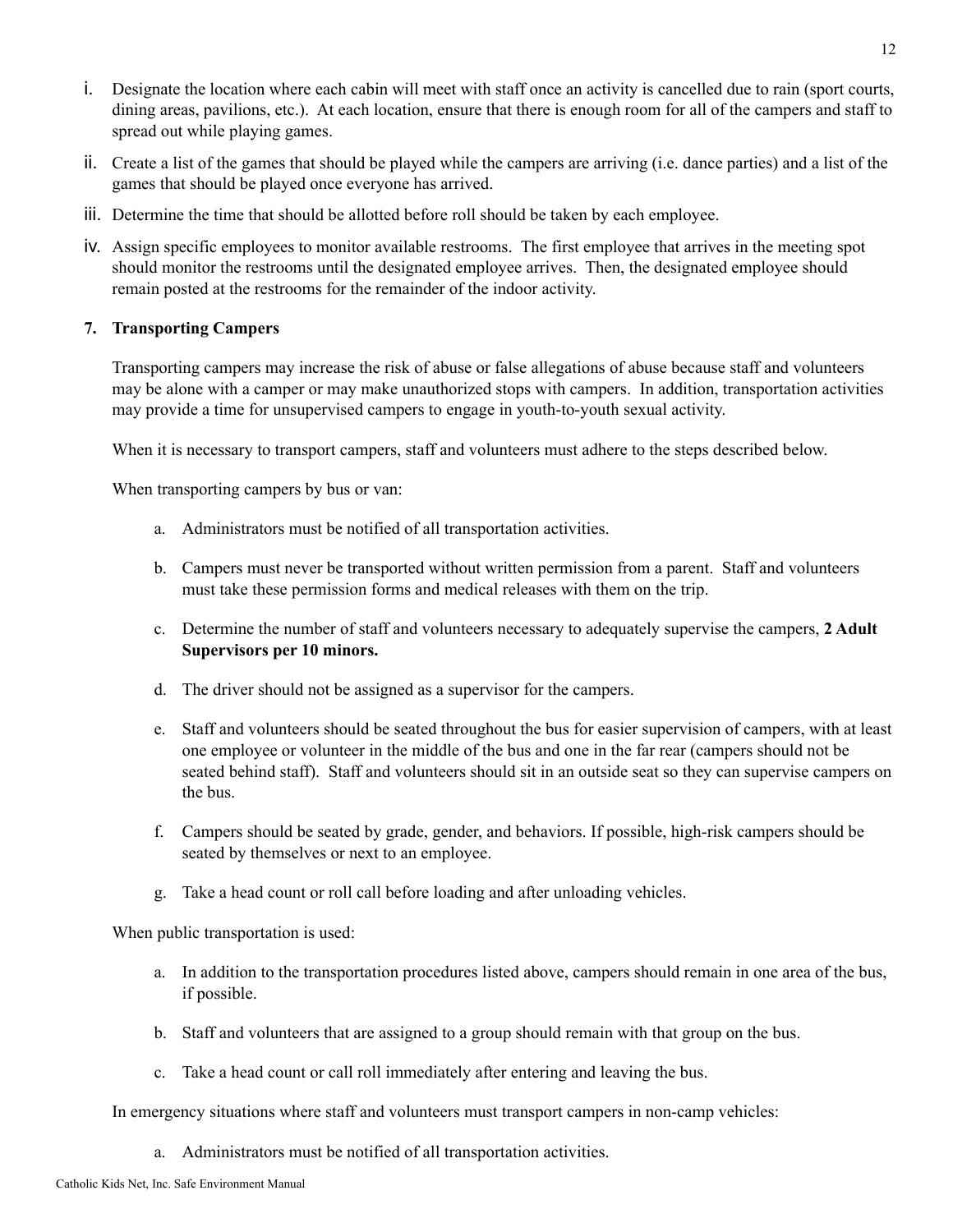- b. Use the "rule of three" when transporting campers: At least two adults must transport a single camper, or at least two campers must be present if transported by a single adult.
- c. Campers must never be transported without written permission from a parent.
- d. Campers must be transported directly to their destination. No unauthorized stops may be made.
- e. An employee or volunteer must document beginning and ending times and mileage, the names of campers, and other staff and volunteers who are involved in transportation, purpose of the transportation, and destination.
- f. Staff and volunteers must avoid unnecessary physical contact with campers while in vehicles.
- g. When possible, staff and volunteers should avoid engaging in sensitive conversations with campers.

### **8. Day Trips, Field Trips, or Outings**

Field trips present unique risks for the safety of campers. Large groups are difficult to monitor, campers may be more likely to act out in a less structured environment, and our camp cannot screen all other adults who will have access to our campers. It is important that everyone is aware of these risks and takes measures to minimize them.

All field trips or outings must be in compliance with our camp's abuse prevention policies. Additionally, all such activities must adhere to the steps described in **Appendix 7** of this manual.

- a. All off-site activities must be documented on the "Off-Site Activity Sheet" below and approved in writing by **Camp Directors, &/or Camp Administrators.**
- b. Directors and/or camp leadership must observe off-site activities at scheduled times and random intervals.
- c. Parents must be provided with written information about off-site activities. All parents must sign a permission slip for their campers to attend the outing or activity. Staff and volunteers must keep these permission slips on hand during the off-site activity.
- d. Determine the appropriate employee-to-camper or volunteer-to-camper ratios before the event and schedule staff and volunteers accordingly **2 Supervisors per 10 minors.**
- e. When outside of the camp facilities, all campers, staff, and volunteers should be easily identifiable (i.e. Captivenia Logowear & Lanyards)
- f. When transporting campers, the transportation procedures described above must be followed.
- g. Assign each employee or volunteer to a specific group of campers to supervise. Each employee or volunteer must then maintain a roll sheet listing all of the campers in his or her group. Head counts and roll checks should be conducted routinely.

### **9. Overnight Trips and Events**

Overnight campouts present unique risks to campers and staff and volunteers. They often involve changing clothes, groups of both genders and different ages in a more intimate atmosphere than usual, more unstructured activities, and increased supervision demands for staff and volunteers.

a. Supervision Guidelines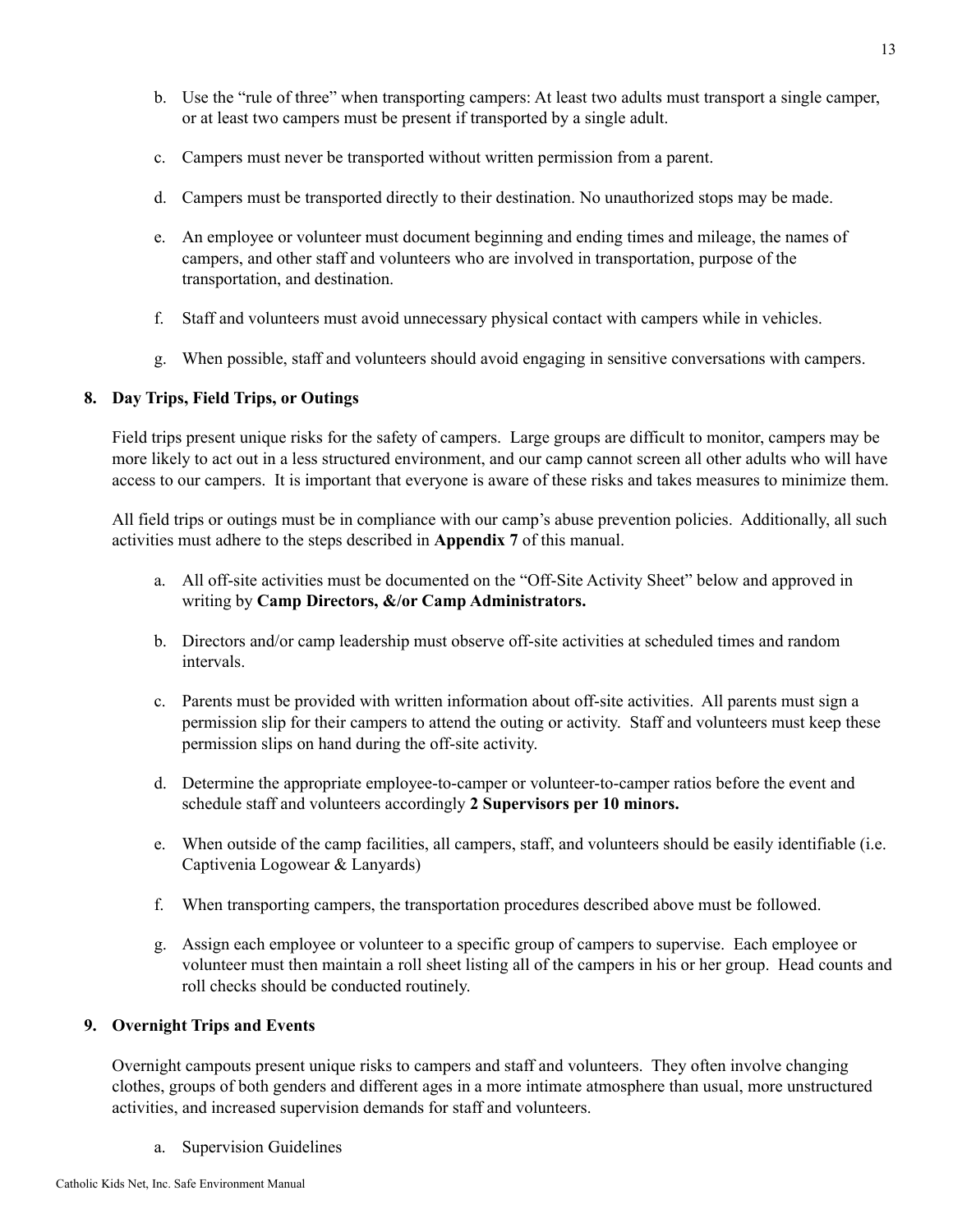- **i.** All overnight activities should be documented and approved in writing by **Catholic Kids Net, Inc. Board of Directors.**
- ii. Camp directors and/or camp leadership should observe activities at scheduled times and at random intervals.
- iii. The director(s) will appoint volunteers  $(18+)$  as supervisor for the overnight.
- iv. Determine the appropriate employee-to-camper or volunteer-to-camper ratios before the event and schedule staff and volunteers accordingly **2 Adult Supervisors per 10 minors.**
	- b. Campsite Overnights
- i. Ensure physical boundaries of the campsite are clearly defined and explained to the campers.
- ii. Assign each employee or volunteer to a specific group of campers to supervise (for example, their own cabins). Each employee or volunteer must then maintain a roll sheet of the campers in his or her group. Head counts and roll checks must be conducted frequently throughout the overnight.
- iii. Assign staff and volunteers to high-risk areas of the campsite. If it is not possible to assign specific staff and volunteers to these areas, assign specific staff and volunteers to conduct periodic sweeps of the entire campsite.
- iv. Separate the male and female campers into separate sleeping areas and post staff and volunteers at the entrances and exits to these areas. If this is not feasible, separate males and females by as much space as possible. Staff must remain within hearing distance throughout the night.

### **10. Teen Leadership Programs**

Older campers who participate in teen leadership programs are still campers and not staff or volunteers. Therefore, even though they are often given more responsibility, teens in the leadership programs must be provided with guidelines regarding appropriate behavior, and then supervised accordingly. In addition, staff and volunteers must understand and recognize that these teens are still campers and not their peers. Therefore, the following guidelines are recommended for teen leadership programs (**Appendix 8**):

- a. Create a screening process for teen leaders which includes:
- i. A standard application
- ii. An interview with behaviorally based interview questions
- iii. References (from teachers, counselors, family friends, etc.)
	- b. Train teen leaders in their role in camp programs and on camp policies about appropriate and inappropriate interactions. This training should include the following information:
- i. Appropriate and inappropriate physical and verbal interactions and the importance of maintaining behavioral boundaries between teen leaders and younger campers and between teen leaders and staff and volunteers.
- ii. Prohibit teen leaders from being one-on-one with younger campers.
- iii. Prohibit teen leaders from escorting campers to the bathrooms.
- iv. Prohibit teen leaders from assisting campers with changing their clothes.
	- c. Create a system to monitor the teen leaders.
- i. Designate a specific employee or volunteer who is in charge of the teen leadership program and its participants.
- ii. Require teen leaders to wear clothing or lanyards that identify them as leaders-in-training and differentiate them from both staff and volunteers and from the younger campers.
- iii. Require a supervisor to conduct daily check-ins with teen leaders and their program supervisors.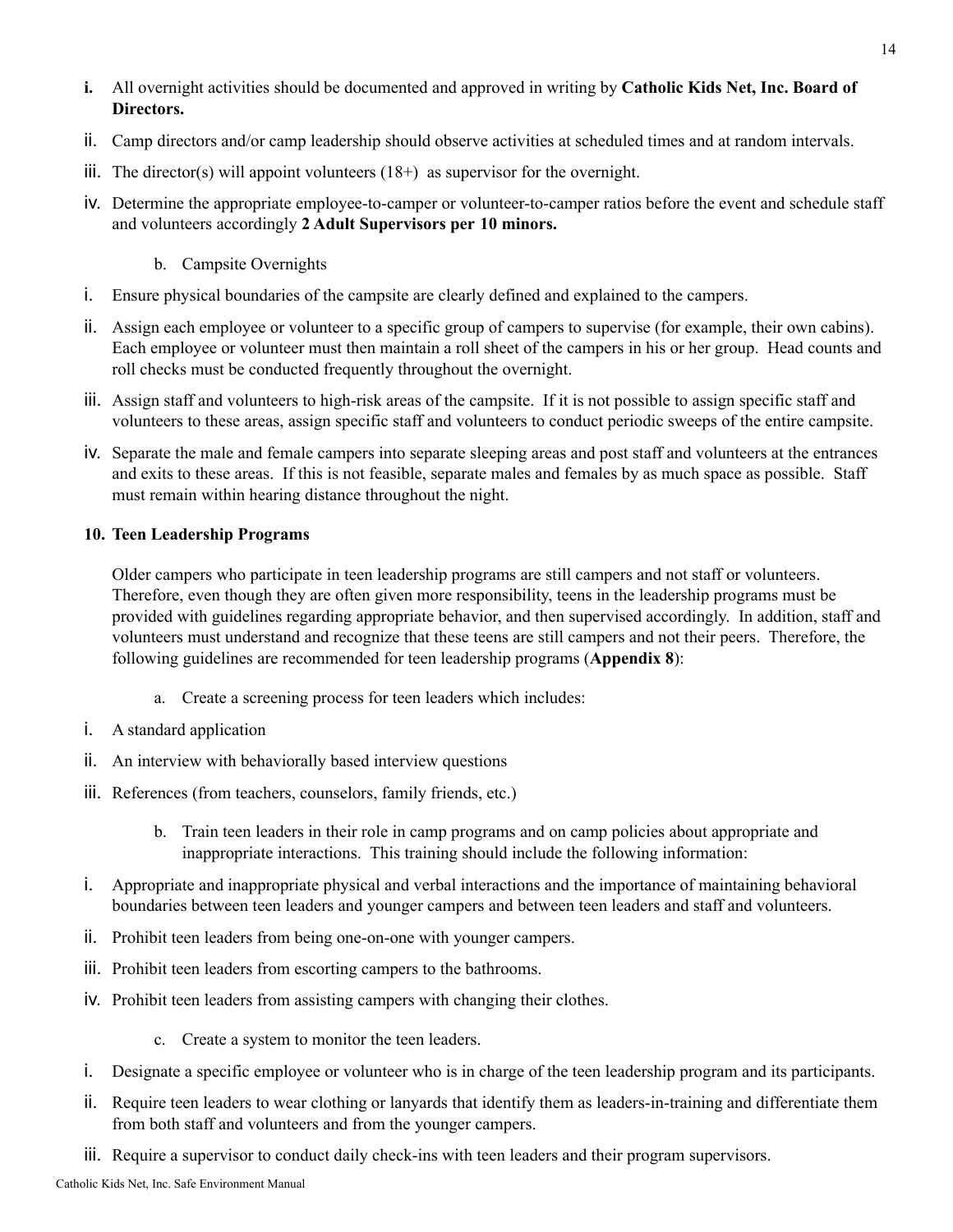iv. Consider requiring teen leaders to keep a log documenting their daily activities and any problems they encounter. The program supervisor should review these logs daily.

## <span id="page-14-0"></span>**Reporting Problems**

Staff and volunteers will report concerns or complaints about other staff and volunteers, other adults, or campers to any of the following individuals. In addition to completing Notice of Concern form (Appendix 9).

- ❖ **Captivenia Program Director, Emily Price.** E: **[emilym.price93@gmail.com](mailto:emilym.price93@gmail.com)**, **M: 587.335.7876**
- ❖ **Arcātheos Program Director, Brain Doran. E: [director@arcatheos.com](mailto:director@arcatheos.com), M: 403.991.1298**
- ❖ **CKNet President, Gerald Rhodes. E: [gerald@rmalberta.com](mailto:gerald@rmalberta.com) M: 780.893.3783**
- ❖ **CKNet Administrator, Nadia Rhodes. E: admin@catholickidsnetinc.com M: 780.245.0430**

# **Praesidium, Inc Anonymous Camp Care Helpline & Crisis Management Toll-free: 866.607.SAFE**.

*(Note Hours: Monday – Friday, 8am-5pm CST)*

### **A. Reporting Inappropriate Behaviors between Staff and Volunteers and Campers (See Appendices for sample documents)**

Because our camp is dedicated to zero tolerance for abuse, it is imperative that every employee and volunteer at camp participate actively in the protection of campers. In the event that staff and volunteers observe any suspicious or inappropriate behaviors on the part of other staff or volunteers, it is their personal responsibility to immediately report their observations. Remember, at our camp, the policies apply to everyone.

| <b>Examples of Suspicious or Inappropriate Behaviors Between Staff and Volunteers and Campers</b> |                                                            |  |
|---------------------------------------------------------------------------------------------------|------------------------------------------------------------|--|
|                                                                                                   | Violation of the abuse prevention policies described above |  |
|                                                                                                   | Seeking private time or one-on-one time with campers       |  |
|                                                                                                   | Buying gifts for individual campers                        |  |
|                                                                                                   | Making suggestive comments to campers                      |  |
|                                                                                                   | Picking favorites                                          |  |

All reports of suspicious or inappropriate behavior with campers will be taken seriously. Our camp's procedures will be carefully followed to ensure that the rights of all those involved are protected.

*1.* **Employee and Volunteer Response** – In the event that an employee or volunteer witnesses suspicious or inappropriate behaviors or policy violations from another employee or volunteer, the employee or volunteer is instructed to do the following:

| <b>Guidelines for Staff and Volunteer Response to Suspicious or Inappropriate Behavior</b>                                                                                                           |                                                          |  |  |  |
|------------------------------------------------------------------------------------------------------------------------------------------------------------------------------------------------------|----------------------------------------------------------|--|--|--|
|                                                                                                                                                                                                      | Interrupt the behavior.                                  |  |  |  |
| Report the behavior to the director or camp leadership and/or make an anonymous report. If the<br>$\bullet$<br>report is about a supervisor or administrator, contract the next level of management. |                                                          |  |  |  |
| $\bullet$                                                                                                                                                                                            | Document the report but do not conduct an investigation. |  |  |  |
| $\bullet$                                                                                                                                                                                            | Keep reporting until the appropriate action is taken.    |  |  |  |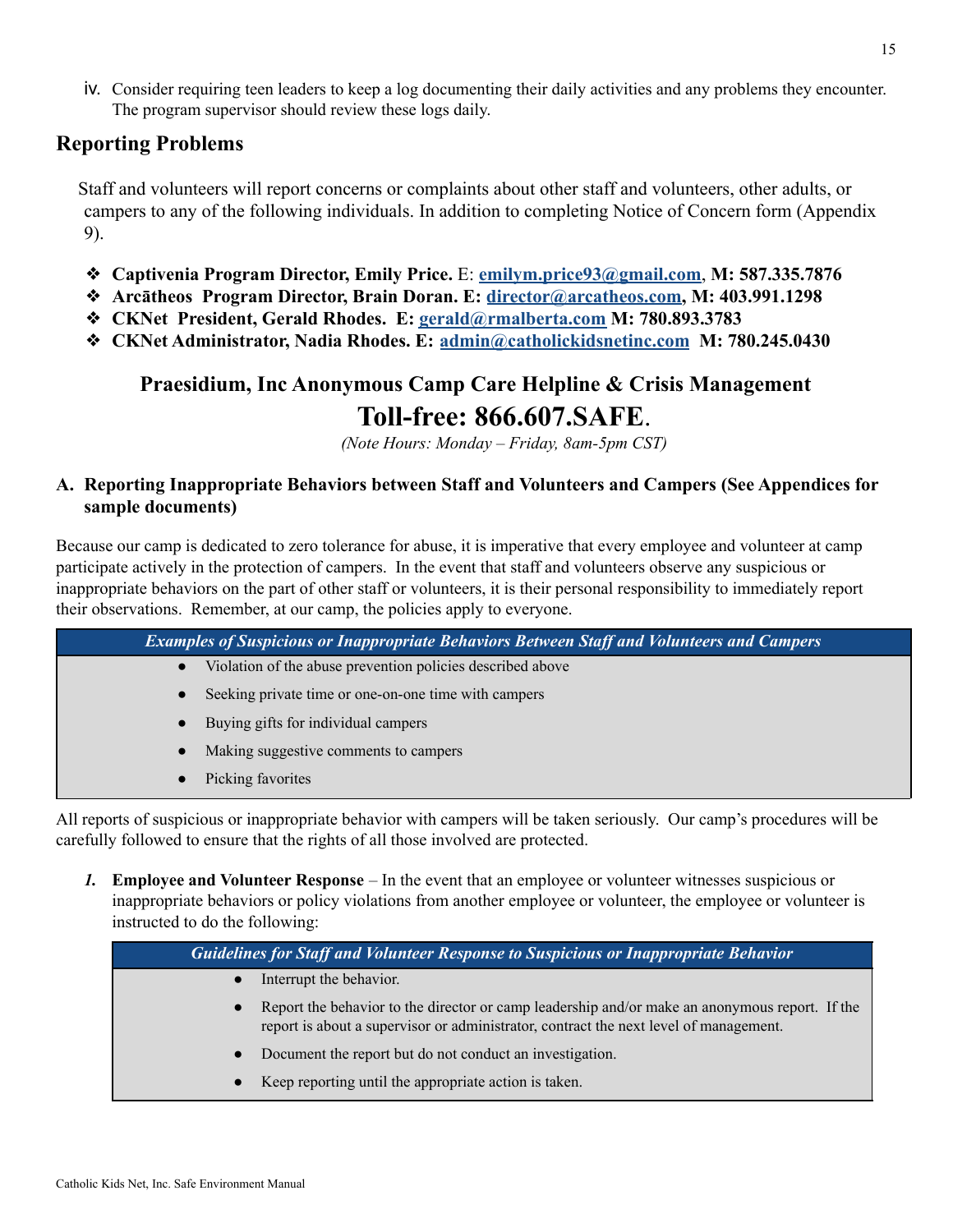- 2. **Supervisor Response** In the event that a director or camp leadership receives a report of suspicious or inappropriate behaviors or policy violations from an employee or volunteer, the director is instructed to do the following:
- 3. Based on the information gathered, the following may be required:
	- a. Increase monitoring or supervision of the employee, volunteer, or program.
	- b. If policy violations with campers are confirmed, the employee or volunteer must be subject to disciplinary action up to and including termination and prosecution. Disciplinary action will follow the Progressive Disciplinary Process outlined in this manual.
	- c. If more information is needed, interview and/or survey other staff and volunteers or campers.

*Guidelines for Director and Camp Leadership Response to Suspicious or Inappropriate Behavior*

- Report to the next level of administration and determine the appropriate administrator to respond to the concern.
- Determine the appropriate response based on the report.
- Speak with the employee or volunteer who has been reported.
- Review the file of the employee or volunteer to determine if similar complaints were reported.
- Document the report on the appropriate form.
- If at any point in gathering information about a report of suspicious or inappropriate behavior, a concern arises about possible abuse, contact the state authorities and file a report.
- If appropriate, notify parents and/or guardians.
- Advise the person who reported the behavior that the report is being taken seriously.
- 4. **Organizational Response** After the internal review of the suspicious or inappropriate behaviors or policy violations, determine if system changes are necessary, such as:

### *Guidelines for Organizational Response*

- Review the need for increased supervision.
- Review the need for revised policies or procedures.
- Review the need for additional training.

### **B. Reporting Suspected Abuse by an Adult**

### **1. Employee or Volunteer Response to Abuse**

As required by mandated reporting laws, staff and volunteers must report any suspected abuse or neglect of a camper—whether on or off camp property or whether perpetrated by staff, volunteers, or others—to state authorities. Reports may be made confidentially or anonymously. A person who mistakenly reports suspected abuse is immune from civil or criminal liability as long as the report was made in good faith and without malice.

In addition to reporting to state authorities, staff and volunteers are required to report any suspected or known abuse of campers perpetrated by staff or volunteers directly to the camp leadership so that immediate and proper steps may be taken to ensure the safety of alleged victims and others who may be at risk. Reports of suspected or known abuse may be made confidentially to the following: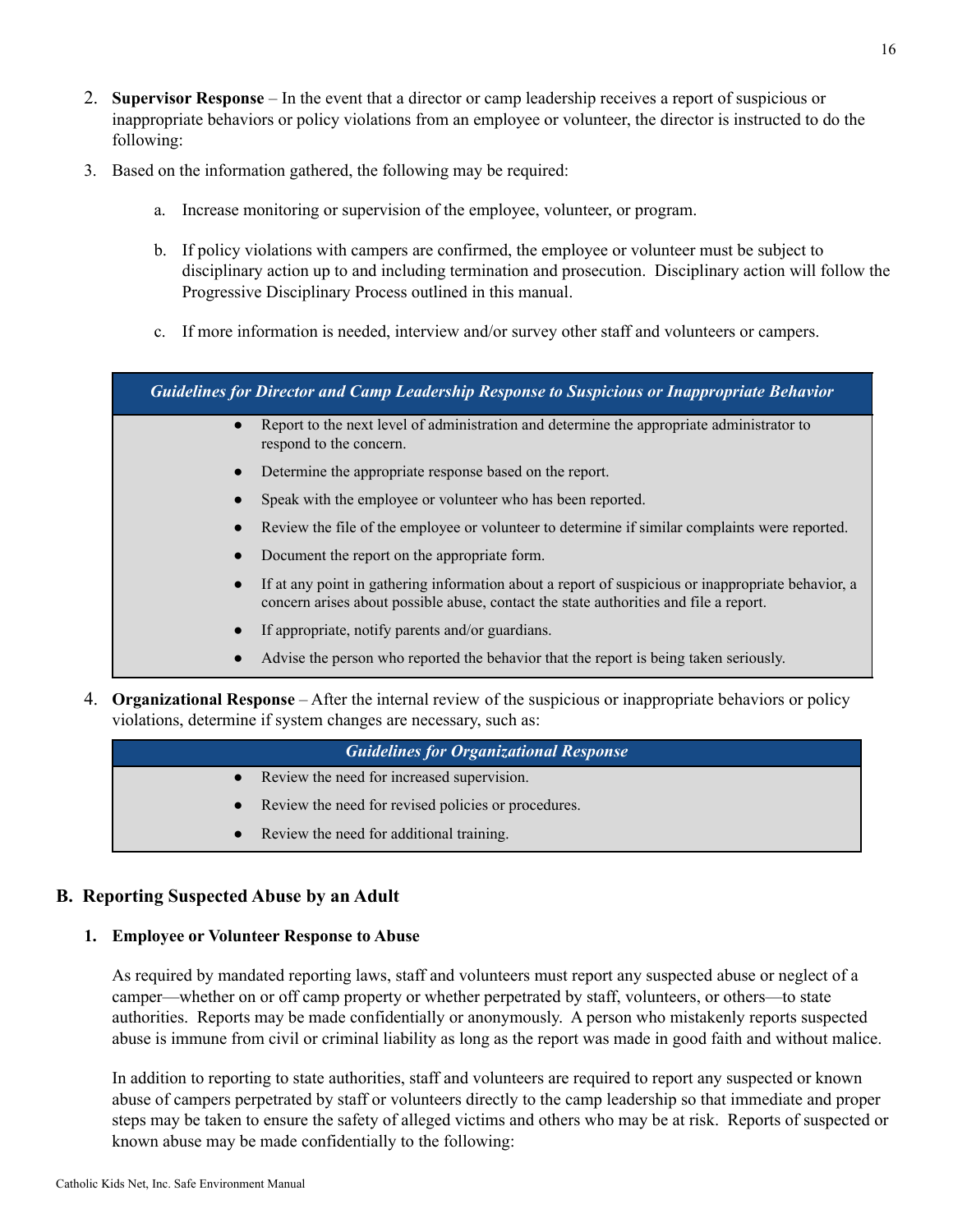- b. Directors
- c. Administrator

*Additional Guidelines for Staf or Volunteer Response to Incidents or Allegations of Abuse*

- If you witness abuse, interrupt the behavior immediately.
- If abuse is disclosed to you, assure the individual disclosing that he or she was correct to tell to you.
- Protect the alleged victim from intimidation, retribution, or further abuse.
- Be sure to document the incident, disclosure, or circumstances causing your suspicion of abuse.
- **●** It is not your job to investigate the incident but it IS your job to report the incident to your supervisor in a timely manner.

### **2. Director and Camp Leadership Response to Abuse**

In addition to the above response procedures, supervisors and administrators should ensure the following:

| <b>Guidelines for Supervisor and Director Response to Incidents or Allegations of Abuse</b>                                                                                                                                                                                                                                                                                                                                                                                                                                                                                                                                    |
|--------------------------------------------------------------------------------------------------------------------------------------------------------------------------------------------------------------------------------------------------------------------------------------------------------------------------------------------------------------------------------------------------------------------------------------------------------------------------------------------------------------------------------------------------------------------------------------------------------------------------------|
| Determine the immediate needs of the victim.<br>$\bullet$                                                                                                                                                                                                                                                                                                                                                                                                                                                                                                                                                                      |
| Ensure that the incident has been reported to the proper state authorities.                                                                                                                                                                                                                                                                                                                                                                                                                                                                                                                                                    |
| Suspend the accused and remove from access to campers.                                                                                                                                                                                                                                                                                                                                                                                                                                                                                                                                                                         |
| Review the file of the accused.                                                                                                                                                                                                                                                                                                                                                                                                                                                                                                                                                                                                |
| Gather and document information surrounding the incident.                                                                                                                                                                                                                                                                                                                                                                                                                                                                                                                                                                      |
| Communicate with the authorities as to who will perform the internal investigation. When<br>administrators contact the authorities, the authorities may advise the camp to perform an internal<br>investigation, or authorities may perform their own investigation. The camp will decide how the<br>internal investigation should be completed. If authorities request that the camp take no action,<br>document the request and proceed in accordance with it. If authorities do not request that the camp<br>take no action, proceed with an internal investigation or call Praesidium to assist with the<br>investigation. |
| If abuse is confirmed, terminate the employee or volunteer.                                                                                                                                                                                                                                                                                                                                                                                                                                                                                                                                                                    |
| Prepare a media response.                                                                                                                                                                                                                                                                                                                                                                                                                                                                                                                                                                                                      |
| Notify parents if appropriate.                                                                                                                                                                                                                                                                                                                                                                                                                                                                                                                                                                                                 |

### B. Reporting Youth-to-Youth Sexual Abuse and Sexualized Behaviors

The thought that one camper may sexually abuse another camper does not occur to many people. Unfortunately, abuse between peers has increased 300% in the past few years. Youth-to-youth sexual activity and sexualized behaviors often remain unreported in organizations because staff and volunteers are not comfortable documenting these situations, or may not know how.

### **1. Camper-to-Camper Interactions**

Most serious incidents of camper-to-camper abuse are preceded by more subtle incidents such as name-calling, taunting, or roughhousing. Interrupting these interactions early and establishing and communicating standards of conduct can keep the camp environment safe. Our camp recognizes that the following interactions are high risk and should be prohibited: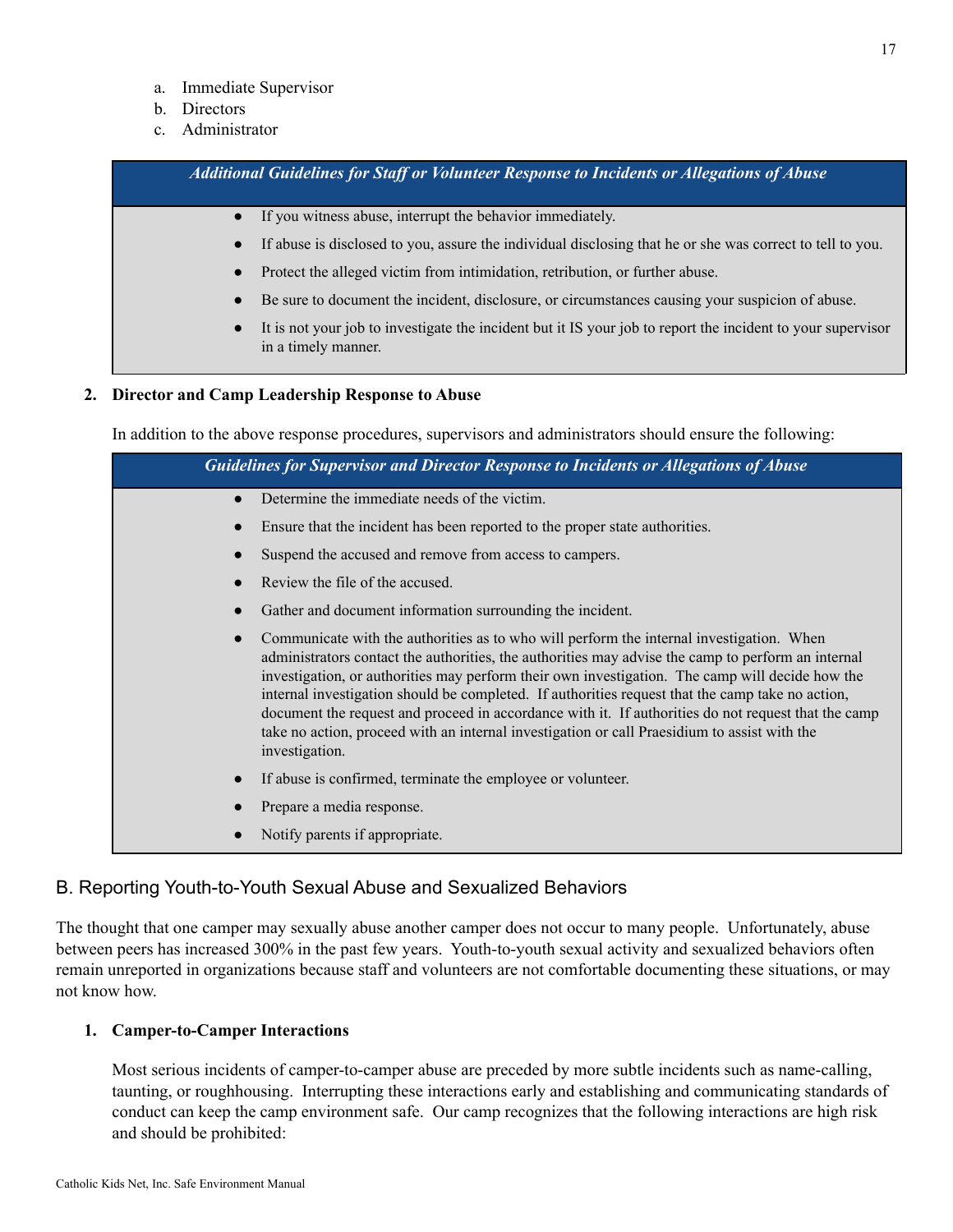### *Prohibited Camper-to-Camper Interactions*

- Hazing
- **Bullying**
- Derogatory name-calling
- Games of Truth or Dare
- Singling out one child for different treatment
- **Ridicule or humiliation**

In order to adequately respond to and track incidents within the camp, all sexual activity between campers and sexualized behaviors of campers must be consistently documented.

### **2. Employee and Volunteer Response**

In the event that an employee or volunteer sees a camper exhibit sexualized behaviors or suspects camper-to-camper sexual activity, the employee or volunteer is instructed to do the following:

| <b>Guidelines for Staff and Volunteer Response to Camper-to-Camper Sexual Activity</b> |                                                                                                                |  |  |
|----------------------------------------------------------------------------------------|----------------------------------------------------------------------------------------------------------------|--|--|
|                                                                                        | Interrupt the behavior and separate the campers. Do not investigate.                                           |  |  |
| $\bullet$                                                                              | Report the behavior to a supervisor or director.                                                               |  |  |
|                                                                                        | Document your report with factual information only. Opinions should not be included on the<br>incident report. |  |  |

### **3. Director or Camp Leadership Response**

In the event that a director or camp leader receives a report of a camper's sexualized behavior or camper-to-camper sexual activity, the director should do the following:

*Guidelines for Director and Camp Leadership Response to Camper-to-Camper Sexual Activity*

- Determine the appropriate administrator to conduct an internal review of the incident.
- Notify the parents of all campers involved.
- Notify the authorities if required by state reporting mandates.
- Document the incident and the camp's response.
- Develop a written corrective action or follow-up plan in response to the incident.

### **4. Organizational Response**

After the internal review of the sexualized behavior or camper-to-camper sexual activity, the camp will determine what can be done to prevent a reoccurrence, such as:

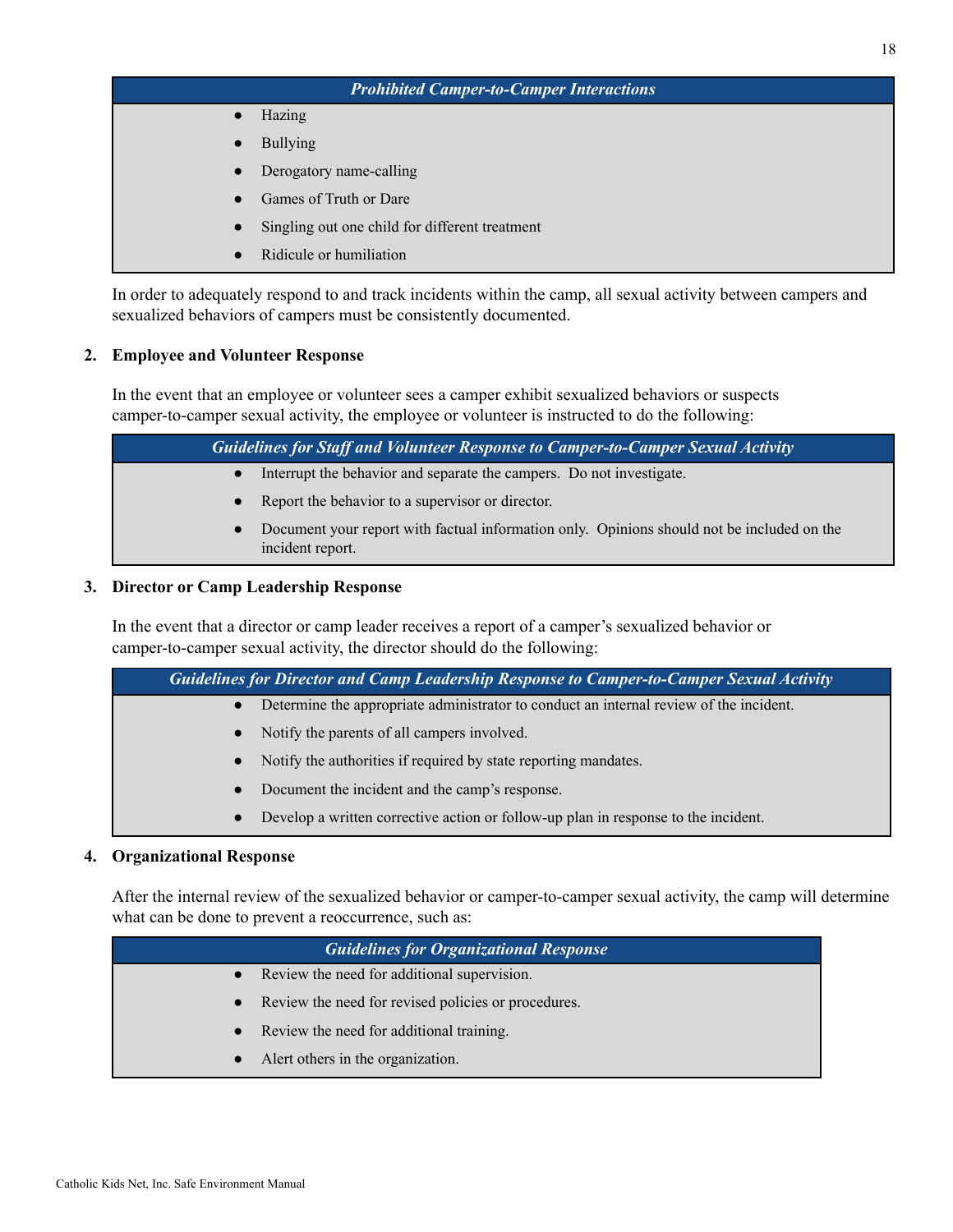## **Progressive Discipline**

### **A. Procedures**

- 1. It is the policy of our camp to maintain the highest quality staff and volunteers who exhibit exemplary conduct and superior performance. To this end, administrators must inform all staff and volunteers of expectations regarding the performance of their roles, how to conform to the camp's policies, and how well their performance meets expectations.
- 2. When performance or conduct by an employee or volunteer does not meet the expectations of the camp, it is the responsibility of supervisors and administrators to address the problem(s) in a timely and equitable manner. The procedure would normally include four steps: 1) Counseling, 2) Formal Warning, 3) Probation, and 4) **Termination**
- 3. All documents regarding the Progressive Discipline Procedure should be retained in the file of the employee or volunteer.

### **B. Steps in Progressive Discipline**

- 1. **Counseling** A large portion of performance and conduct deficiencies are identifiable and in many cases, can be addressed and resolved through informal counseling between the supervisor and the employee or volunteer. Effective counseling includes the following:
	- a. Clear identification of the problem with specific examples.
	- b. A mutually agreed upon action plan to resolve the problem.
	- c. Documentation of the counseling and communication, which then should be kept in the file of the counseled individual.
- **2. Formal Warning** Formal warnings should be initiated when 1) counseling fails to resolve the problem, or 2) the problem is of such a serious nature that immediate and formal resolution is required.
	- a. Formal warnings should be documented using the following format:
- i. A specific description of the problem.
- ii. Reference to any counseling that was attempted.
- iii. A statement of the policy that was violated.
- iv. A summary of corrective actions to be taken.
- v. A statement of the consequences of failure to resolve the problem(s).
- vi. A reasonable time frame for resolution (often 15 to 30 days).
	- b. Formal Warnings should be presented at a meeting with the supervisor or administrator.
	- c. Staff and volunteers should be required to sign the Formal Warning Document.
	- d. Formal Warning Documents and all accompanying materials should be stored in the file of the individual who receives the warning.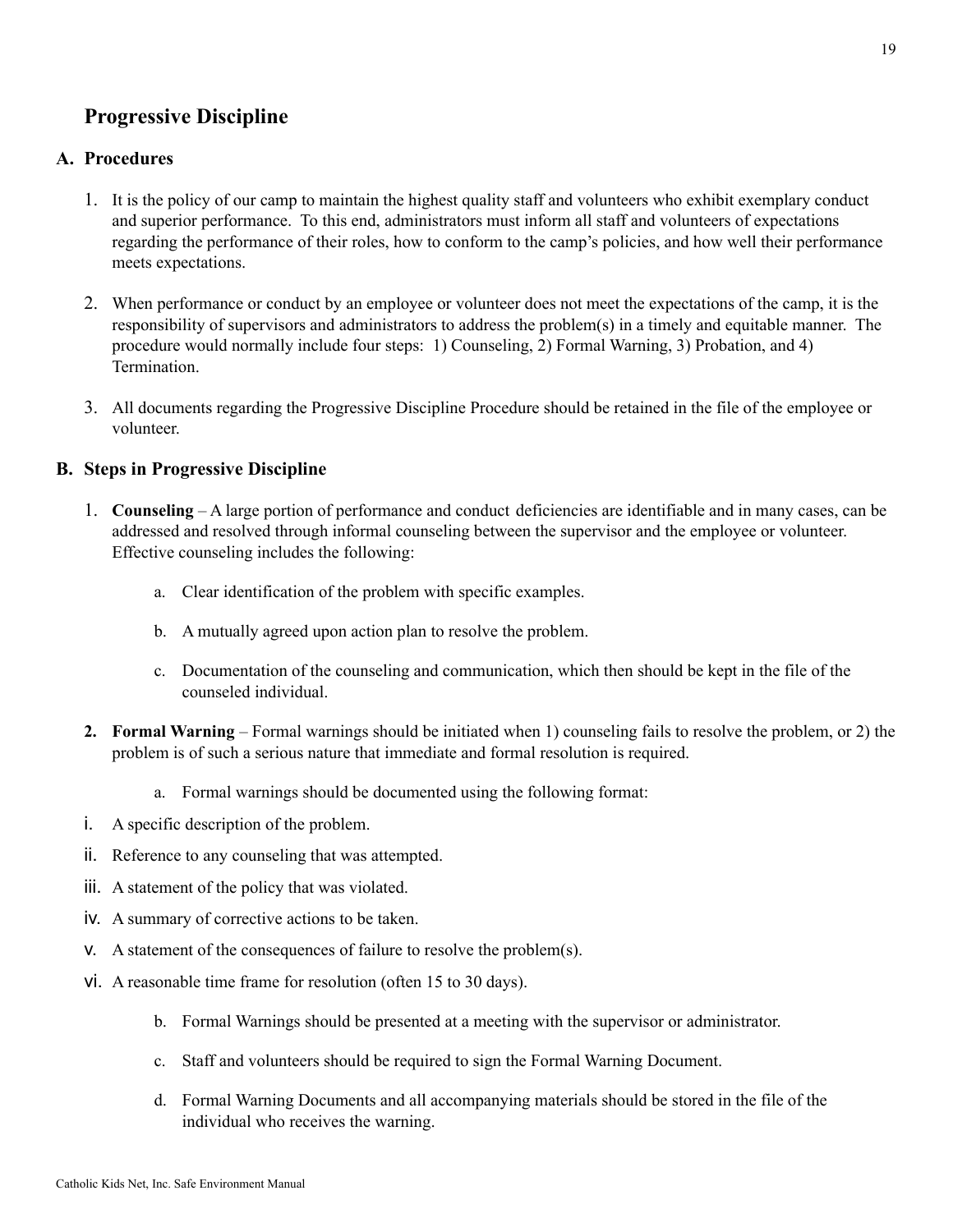- e. If formal warnings relate to organizational policies for the protection of campers, Formal Warning Documents should be sent to the camp director.
- 3. **Probation** Probation is the third step in the progressive discipline procedure prior to dismissal.
	- a. Probation should be initiated when the warning process has not succeeded, or when the misconduct is such that a second infraction would clearly warrant termination.
	- b. The probation process consists of the same elements as the formal warning process with emphasis on the fact that failure to meet the conditions of the probation will result in termination. Significant improvement must be consistently demonstrated during the probation period (typically 30 days).
	- c. A second Formal Warning Document should be completed when the employee or volunteer is placed on probation.
	- d. At the successful conclusion of probation, the employee or volunteer should be notified in writing that he or she is no longer under probation.
- 4. **Termination** Termination should be administered under one of two conditions:
	- a. Failure to improve conduct during the steps of progressive discipline.
	- b. Serious and major offenses, including but not limited to violations of the organizational policies for the protection of campers.

### **Information for Parents and Campers**

### <span id="page-19-0"></span>**A. Parent Information**

Camps should provide parents with a written document explaining the camp's policies and procedures related to child abuse prevention. This document should, at a minimum, include the following:

- 1. The camp's code of conduct.
- 2. The camp's policies regarding appropriate and inappropriate displays of affection.
- 3. The camp's policies regarding outside contact.

### <span id="page-19-1"></span>**B. Personal Safety Message for Campers**

Camp directors will conduct orientations with new campers to provide information about how to protect themselves from abuse. The director(s) should encourage the campers to use the following reminder if anyone makes them feel uncomfortable while they are at camp:

If someone makes me feel uncomfortable, scared, or hurt, I will yell "STOP" and GO TELL an adult who listens. I *have a right to be safe. I deserve respect.*

Some campers will still be afraid to report other campers or adults who make them feel uncomfortable, so it is important that the camp provides campers with an anonymous way to make reports. Your camp can do this by creating a Suggestion Box or a Talk Box. The new-camper orientation should include discussion about the Suggestion Box. The director should let campers know that they can use this anonymous method to suggest or report anything, such as:

1. New activities that they would like at camp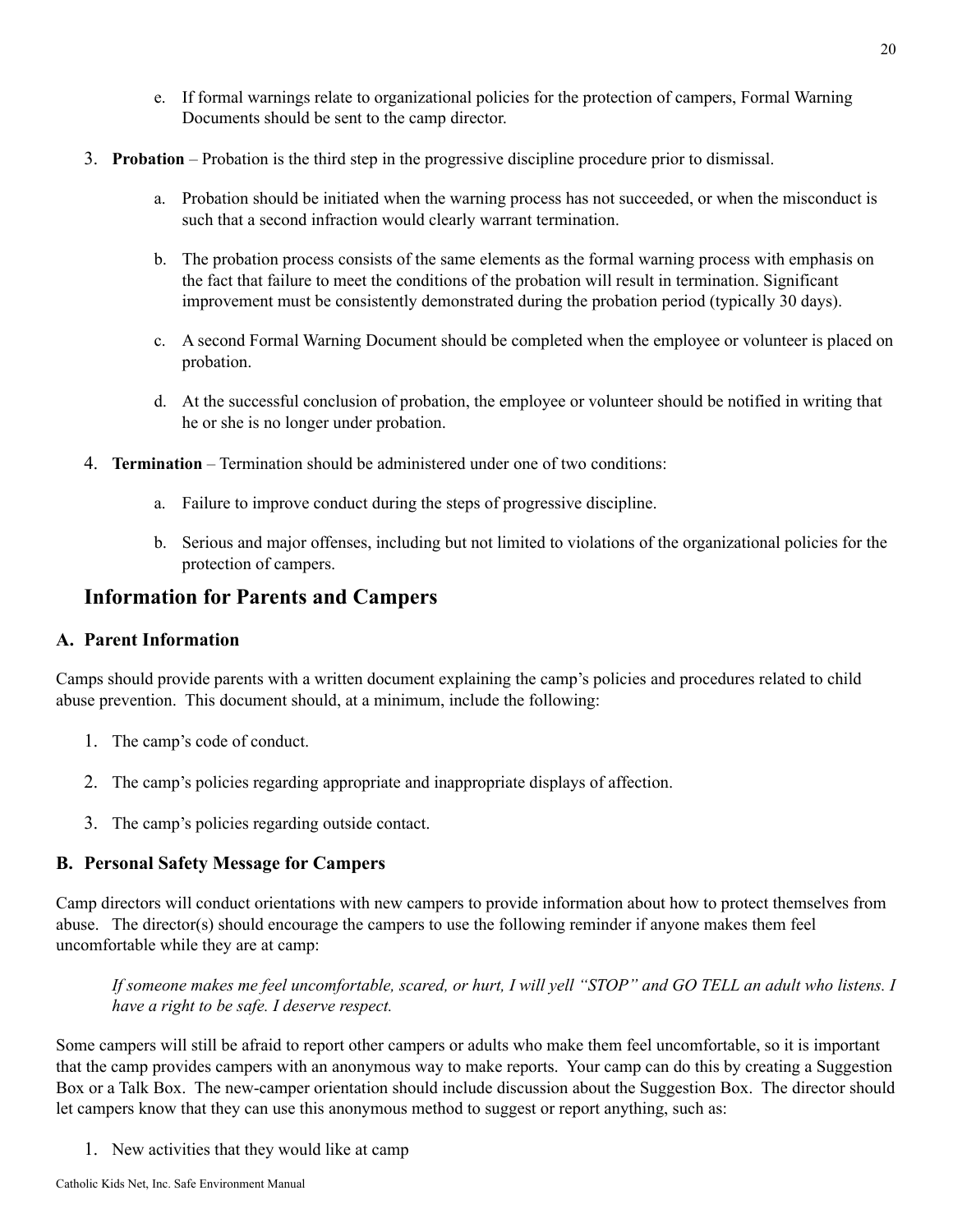- 2. Different meal options
- 3. Serious incidences such as bullying or sexual abuse by another camper
- 4. Staff and volunteers who make them feel uncomfortable

The director should let campers know that only designated camp leadership will read the reports. Camp leadership must decide how each report will be handled, including documentation, response to campers, parent involvement, etc.

### <span id="page-20-0"></span>**C. Feedback from Parents and Campers**

### **1. Formal Feedback**

Camps should survey campers and their parents at the end of the sessions. In addition to the questions on your current camp surveys, consider adding additional items related to abuse risk management.

For camper surveys consider the following questions:

- a. What was your favorite part of camp? What was your least favorite part?
- b. Did you like your counselor? Why or why not?
- c. Did you like the other campers at camp? Why or why not?
- d. Do you want to come back next year? Why or why not?

For parents consider the following questions:

- a. How satisfied are you with the camp in general?
- b. How satisfied are you with the way your child was treated by the counselors?
- c. Would you recommend the program to your friends? Why or why not?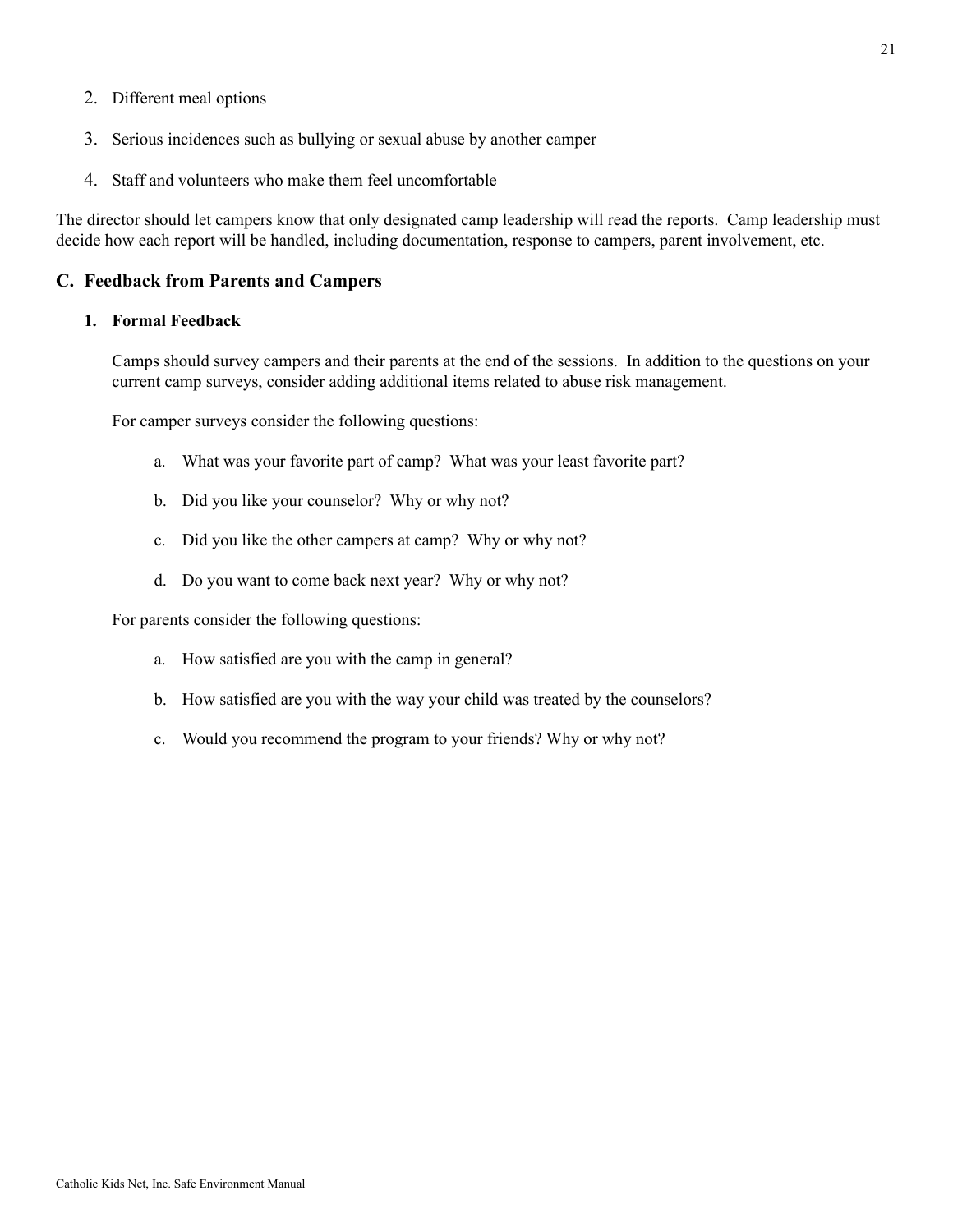### <span id="page-21-0"></span>**Appendix 2 Catholic Kids Net, Inc. Conduct with Campers**

The following policies are intended to assist staff and volunteers in making decisions about interactions with campers. For clarification of any guideline, or to inquire about behaviors not addressed here, contact your supervisor.

Our camp provides our campers with the highest quality services available. We are committed to creating an environment for campers that is safe, nurturing, empowering, and that promotes growth and success.

No form of abuse will be tolerated, and confirmed abuse will result in immediate dismissal from camp. Our camp will fully cooperate with authorities if allegations of abuse are made that require investigation.

The Code of Conduct outlines specific expectations of the camp staff and volunteers as we strive to accomplish our mission together.

- 1. Campers will be treated with respect at all times.
- 2. Campers will be treated fairly regardless of race, sex, age, or religion.
- 3. Staff and volunteers will follow the camp's policies regarding contact with campers after camp.
- 4. Staff and volunteers will adhere to uniform standards of displaying affection as outlined in this manual.
- 5. Staff and volunteers will avoid affection with campers that cannot be observed by others.
- 6. Staff and volunteers will not use profanity or tell off-color jokes.
- 7. Staff and volunteers will not discuss their sexual encounters with or around campers or in any way involve campers in their personal problems or issues.
- 8. Staff and volunteers will not date or become romantically involved with campers.
- 9. Staff and volunteers will not use or be under the influence of alcohol or illegal drugs in the presence of campers.
- 10. Staff and volunteers will not have sexually oriented materials, including printed or online pornography, on camp property.
- 11. Staff and volunteers will not have secrets with campers.
- 12. Staff and volunteers will not stare at or comment on campers' bodies.
- 13. Staff and volunteers will comply with the camp's policies regarding interactions with campers outside of camp.
- 14. Staff and volunteers will not engage in inappropriate electronic communication with campers.
- 15. Staff and volunteers are prohibited from working one-on-one with campers in a private setting. Staff and volunteers will use common areas when working with individual campers.
- 16. Staff and volunteers will not abuse campers in anyway including (but not limited to) the following:

*Physical abuse*: hitting, spanking, shaking, slapping, unnecessary restraints

*Verbal abuse*: degrading, threatening, cursing

*Sexual abuse*: inappropriate touch, exposing oneself, sexually oriented conversations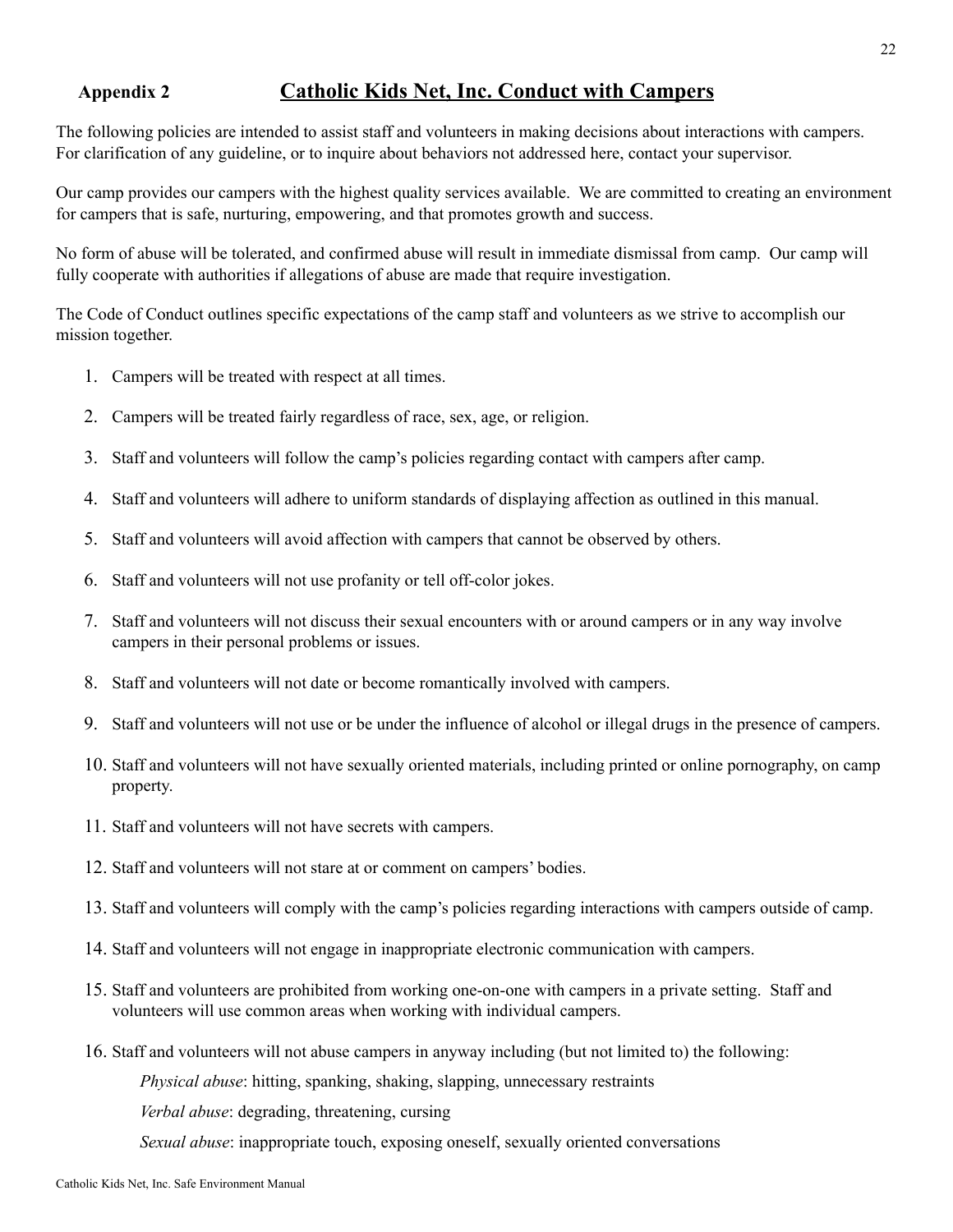*Mental abuse*: shaming, humiliation, cruelty *Neglect*: withholding food, water, shelter

- 17. Campers are prohibited from engaging in the following:
	- *Hazing Bullying Derogatory name-calling Games of Truth or Dare Ridicule or humiliation Sexual activity*
- 18. Staff and volunteers will report concerns or complaints about other staff and volunteers, other adults, or campers to a **Catholic Kids Net, Inc, Chair, Gerald Rhodes at 780.893.3783** or the **Anonymous Camp Care Hotline** at **866.607.SAFE**.
- 19. Staff and volunteers will report allegations or incidents of abuse to the proper state authority. Please refer to the specific guidelines of your state regarding mandated reporting.
- 20. Staff and volunteers may not have engaged in or been accused or convicted of child abuse, indecency with a child, or injury to a child.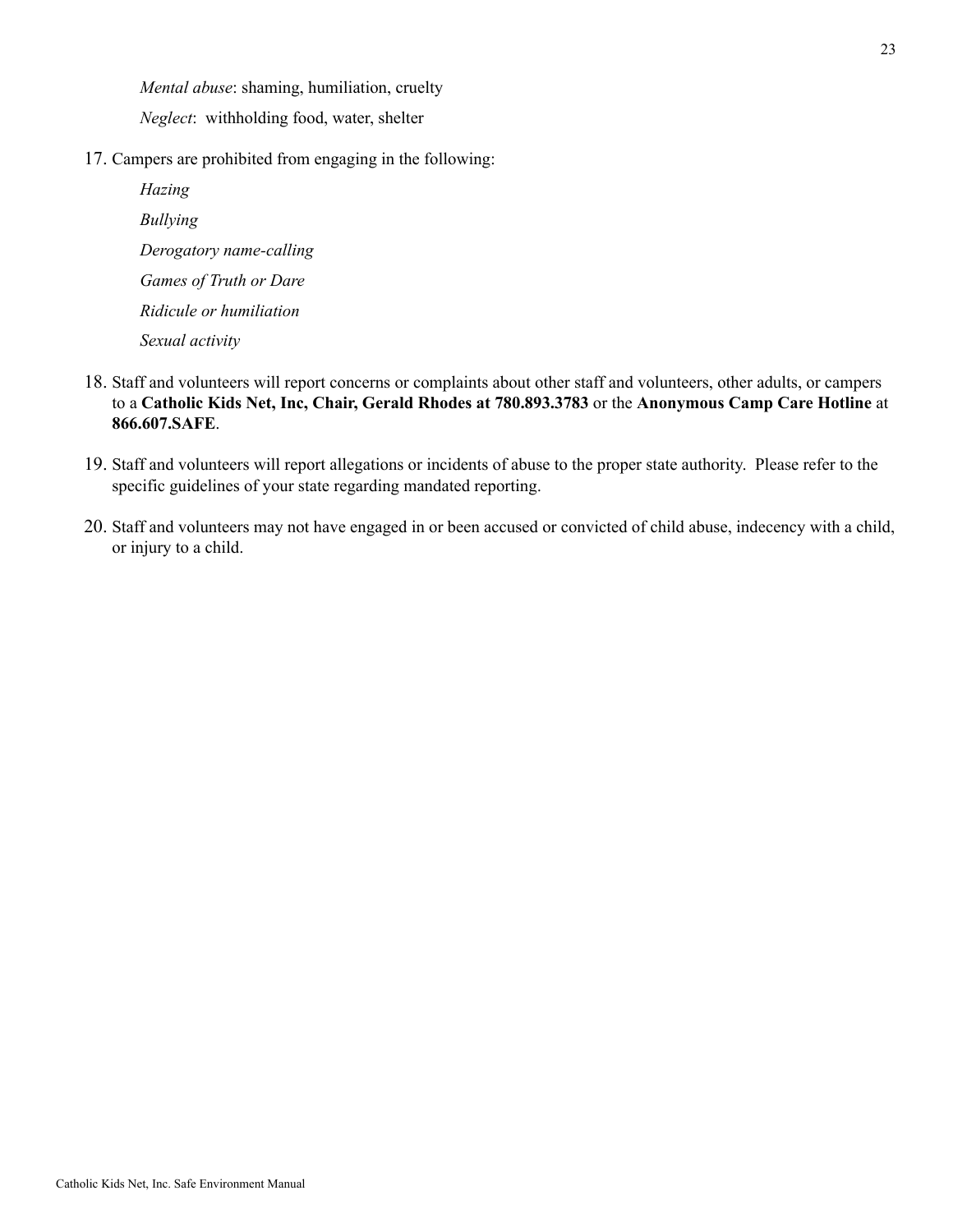### <span id="page-23-0"></span>**Appendix 3 Catholic Kids Net, Inc. Monitoring Checklist for Camp Programs**

### **Monitoring Checklist for Camp Programs**

- 1. **Vary your observation times.** Don't develop a predictable pattern of observation. Drop in at different activities at different times each day. Occasionally leave and come back immediately.
- 2. **Survey the physical area.** Look for items that may present a health or safety hazard (e.g. broken glass on the playground, rusty corners on chairs, etc.).
- 3. **Watch activities.** Are they planned and organized? Are the staff and volunteers actively involved? Are they within ratio?
- 4. **Observe bathroom activities.** Ask staff and volunteers how they handle bathroom emergencies.

### 5. **Observe interactions between staff and volunteers and campers.**

- ❑ Do staff and volunteers use the proper tone of voice with campers?
- ❑ Do staff and volunteers praise campers?
- ❑ Do staff and volunteers follow the physical affection guidelines?
	- $\Box$  Appropriate = High-fives, side hugs, verbal praise, etc.
	- $\Box$  Inappropriate = Frontal hugs, piggyback rides, carrying campers, etc.
- ❑ Do staff and volunteers listen to the campers when they make reports?
- ❑ Are staff and volunteers enthusiastic and engaged?
- ❑ Do staff and volunteers set limits and boundaries?
- ❑ Do staff and volunteers interact with all the campers?
- ❑ Does an employee or volunteer pay undue attention to any one camper?

### **6. Observe interactions between staff and volunteers.**

- ❑ Do staff and volunteers pay more attention to the campers than to each other?
- ❑ Are staff and volunteers spread out and monitoring the entire facility?
- ❑ Are staff and volunteers following the appropriate bathroom procedures?
- ❑ Do staff and volunteers know who is supervising which campers?
- ❑ Do staff and volunteers communicate to each other when one must leave the area?
- □ Do staff and volunteers use polite tones of voice with one another?
- ❑ Do staff and volunteers share responsibilities around the camp?

### 7. **Observe interactions between staff and volunteers and parent.**

- ❑ Do staff and volunteers greet parents on opening and closing day?
- ❑ Do staff and volunteers provide adequate information to parents?
- ❑ Do staff and volunteers ask parents if they have any questions?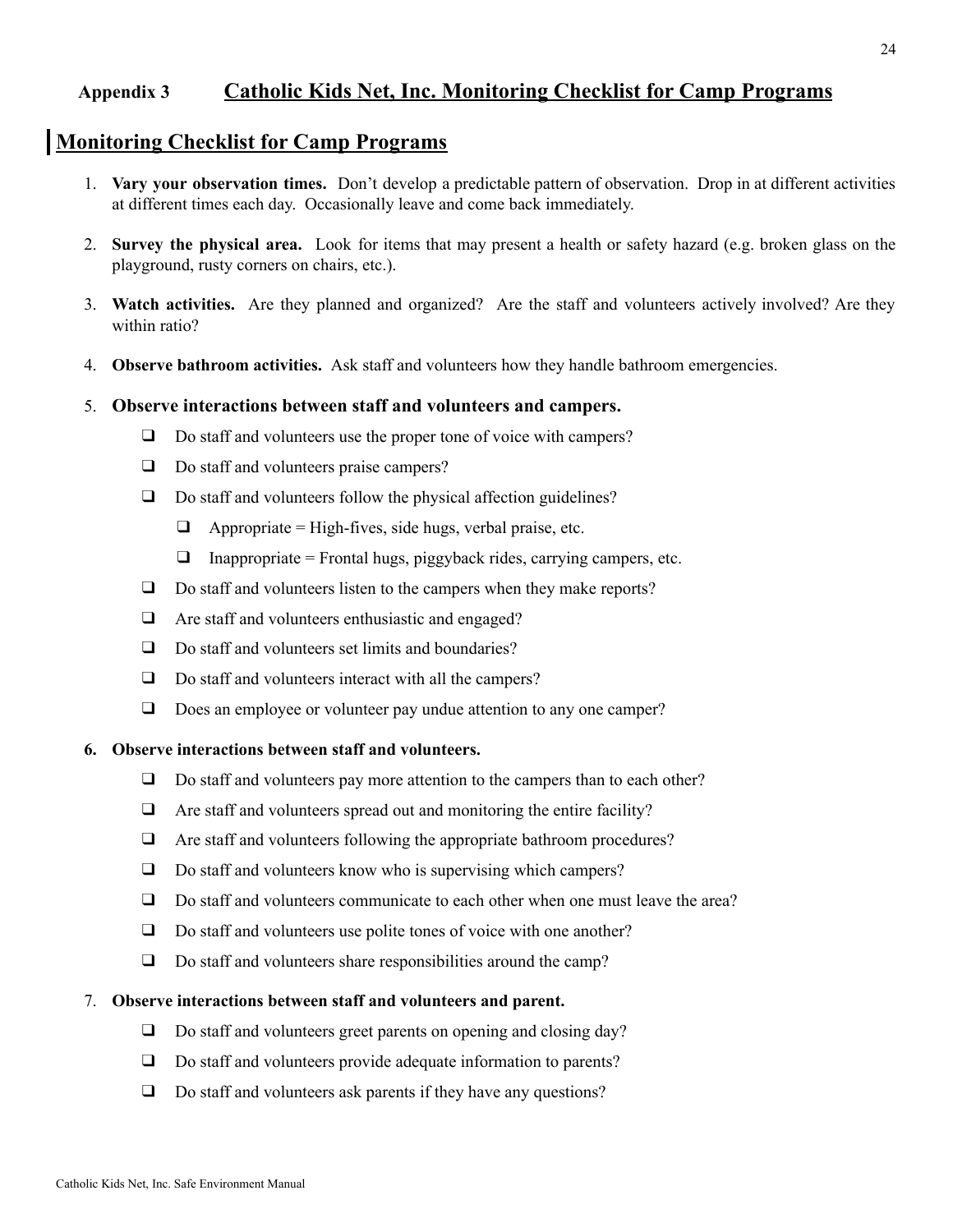### 8. **Take campers aside (but stay within view) and ask them such questions as:**

- $\Box$  How do you like coming here?
- ❑ What kinds of things do you do when you are here?
- $\Box$  Is the (title of staff or volunteer) nice to you?
- ❑ Have you ever gotten hurt here?
- ❑ Has anyone ever been mean to you here?

### 9. **Ask parents (or survey parents with) the following questions:**

- ❑ Are you satisfied with the care your camper is receiving here?
- ❑ What can we do to make it better?
- ❑ Does your camper ever say anything about his or her (title of staff or volunteer)?
- ❑ What does your camper say about the time he/she spends here at camp?

### 10. Ask staff and volunteers how they would respond to "what if" situations that you describe, such as:

- ❑ They are left alone with a single camper.
- ❑ A camper falls, hits her head, and is unconscious.
- ❑ Another staff or volunteer shakes a camper for hitting another camper.
- ❑ A camper confides in you that she thinks another employee or volunteer is a child molester.
- ❑ Walking into the bathroom and finding two campers, not in bathroom stalls, with their pants down.
- 11. **Keep a record** of your visits, including your arrival and departure times, which campers and parents were present, and a summary of the information you collected. Provide staff and volunteers with feedback about your visits.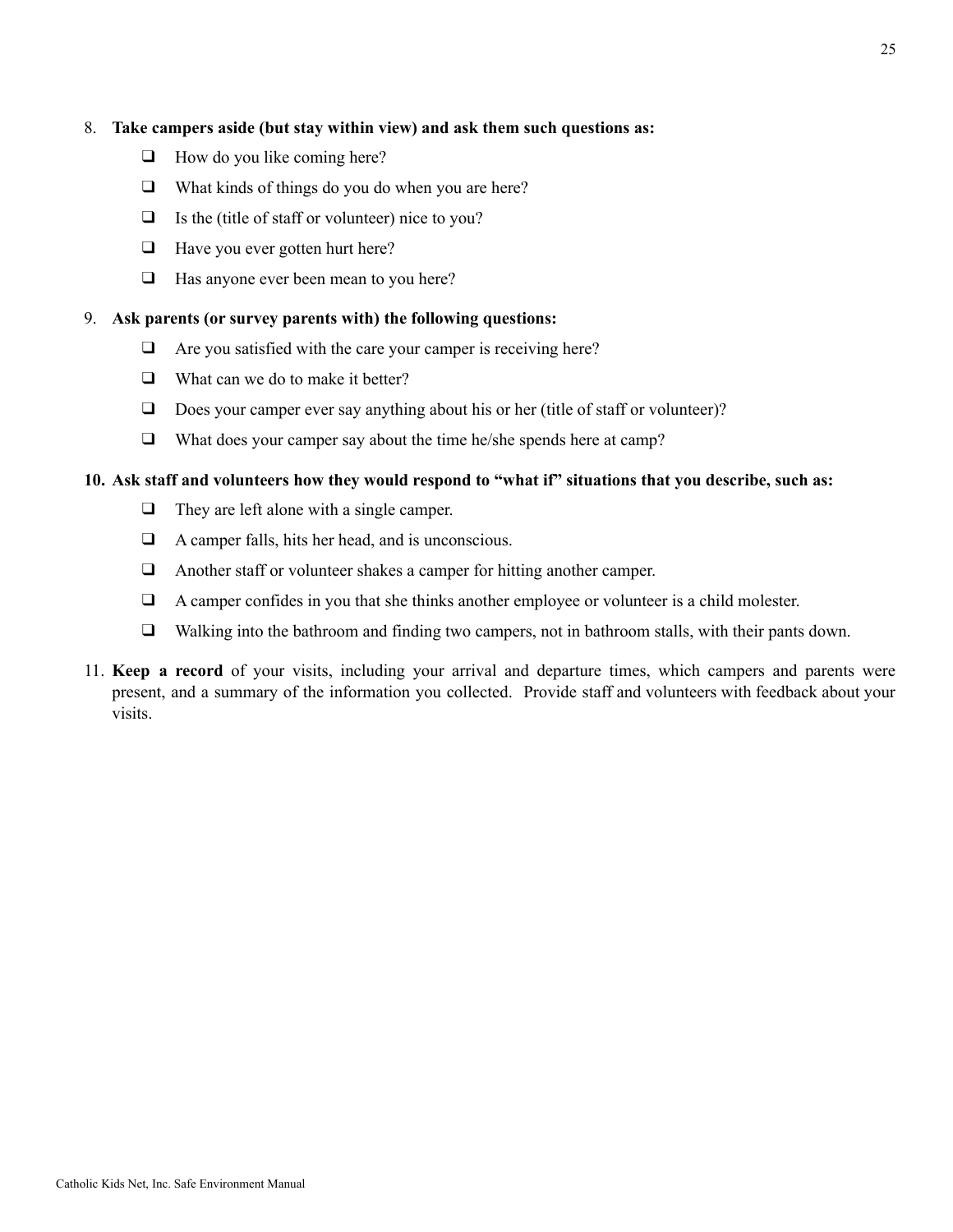# <span id="page-25-0"></span>**Appendix 4 Catholic Kids Net, Inc. Staff Performance Review Checklist**

|                                                          |                            |                | Location: _________________________Date: _________Time: |                          |                         |
|----------------------------------------------------------|----------------------------|----------------|---------------------------------------------------------|--------------------------|-------------------------|
|                                                          | <b>Not</b><br>satisfactory |                | Satisfactory                                            |                          | Exceeds<br>satisfactory |
| Tone of voice                                            | 1                          | $\overline{2}$ | 3                                                       | $\overline{4}$           | 5                       |
| Use of appropriate affection                             | 1                          | $\overline{2}$ | $\overline{3}$                                          | $\overline{4}$           | 5                       |
| Use of appropriate verbal interactions                   | 1                          | $\overline{2}$ | $\overline{3}$                                          | 4                        | 5                       |
| Overall supervision of campers                           | $\mathbf{1}$               | $\overline{2}$ | $\overline{3}$                                          | $\overline{4}$           | 5                       |
| Adherence to safety standards                            | $\mathbf{1}$               | $\overline{2}$ | $\overline{3}$                                          | $\overline{4}$           | 5                       |
| Adherence to bathroom procedures                         | 1                          | $\overline{2}$ | $\overline{3}$                                          | $\overline{4}$           | 5                       |
| Adherence to transition-time and free-time<br>procedures | 1                          | $\sqrt{2}$     | 3                                                       | $\overline{4}$           | 5                       |
| Adherence to playground procedures                       | 1                          | $\overline{2}$ | 3                                                       | 4                        | 5                       |
| Adherence to transportation procedures                   | 1                          | $\overline{2}$ | 3                                                       | 4                        | 5                       |
| Adherence to off-site and field trip<br>procedures       | 1                          | $\overline{2}$ | 3                                                       | 4                        | 5                       |
| Engages in activities with campers                       | $\mathbf{1}$               | $\overline{2}$ | $\overline{3}$                                          | $\overline{4}$           | 5                       |
| Maintains clean environments                             | 1                          | $\overline{2}$ | $\overline{3}$                                          | 4                        | 5                       |
| Punctuality                                              | $\mathbf{1}$               | $\overline{2}$ | 3                                                       | $\overline{4}$           | 5                       |
| Attends staff meetings                                   | $\mathbf{1}$               | $\sqrt{2}$     | 3                                                       | $\overline{\mathcal{A}}$ | 5                       |
| Documentation                                            | 1                          | $\overline{2}$ | 3                                                       | $\overline{4}$           | 5                       |
| Staff and volunteers in proper attire                    | $\mathbf{1}$               | $\overline{2}$ | $\overline{3}$                                          | $\overline{4}$           | 5                       |
| Overall job performance                                  | $\mathbf{1}$               | $\overline{2}$ | $\overline{3}$                                          | $\overline{4}$           | 5                       |

<span id="page-25-1"></span> $\mathcal{L}_\mathcal{L} = \mathcal{L}_\mathcal{L} = \mathcal{L}_\mathcal{L} = \mathcal{L}_\mathcal{L} = \mathcal{L}_\mathcal{L} = \mathcal{L}_\mathcal{L} = \mathcal{L}_\mathcal{L} = \mathcal{L}_\mathcal{L} = \mathcal{L}_\mathcal{L} = \mathcal{L}_\mathcal{L} = \mathcal{L}_\mathcal{L} = \mathcal{L}_\mathcal{L} = \mathcal{L}_\mathcal{L} = \mathcal{L}_\mathcal{L} = \mathcal{L}_\mathcal{L} = \mathcal{L}_\mathcal{L} = \mathcal{L}_\mathcal{L}$ 

Comments:

Signature of Supervisor: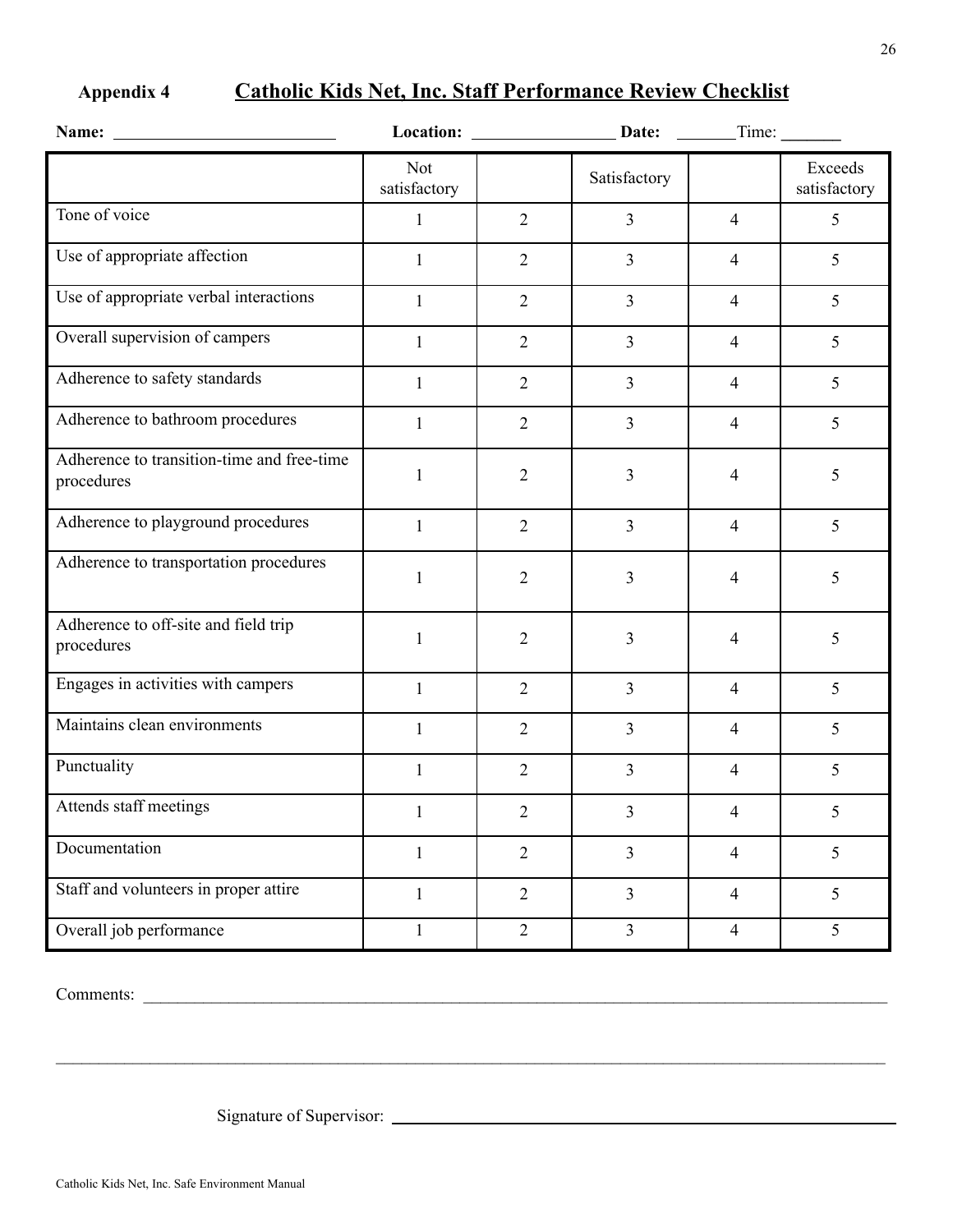# **Appendix 5 Catholic Kids Net, Inc. New Program Approval Checklist**

# **Items to Include in New Program Approval Checklist**

| 1. | General Program Information |                                                      |  |
|----|-----------------------------|------------------------------------------------------|--|
|    | $\Box$                      | Brief description of the program                     |  |
|    |                             |                                                      |  |
|    | $\Box$                      | Ages of campers                                      |  |
|    |                             |                                                      |  |
|    | $\Box$                      | Estimated number of campers to be served             |  |
|    |                             |                                                      |  |
|    | $\Box$                      | Estimated number of staff needed (ratio description) |  |
|    |                             |                                                      |  |
|    | $\Box$                      | Will volunteers be needed?                           |  |
|    |                             |                                                      |  |
|    | $\Box$                      | Purpose/goals of program                             |  |
|    |                             |                                                      |  |
|    | $\Box$                      | Duration of program                                  |  |
|    |                             |                                                      |  |
|    | $\Box$                      | Do similar programs exist?                           |  |
|    |                             |                                                      |  |
| 2. |                             | Appropriateness                                      |  |
|    | $\Box$                      | Does the program fit within the goals of the camp?   |  |
|    |                             |                                                      |  |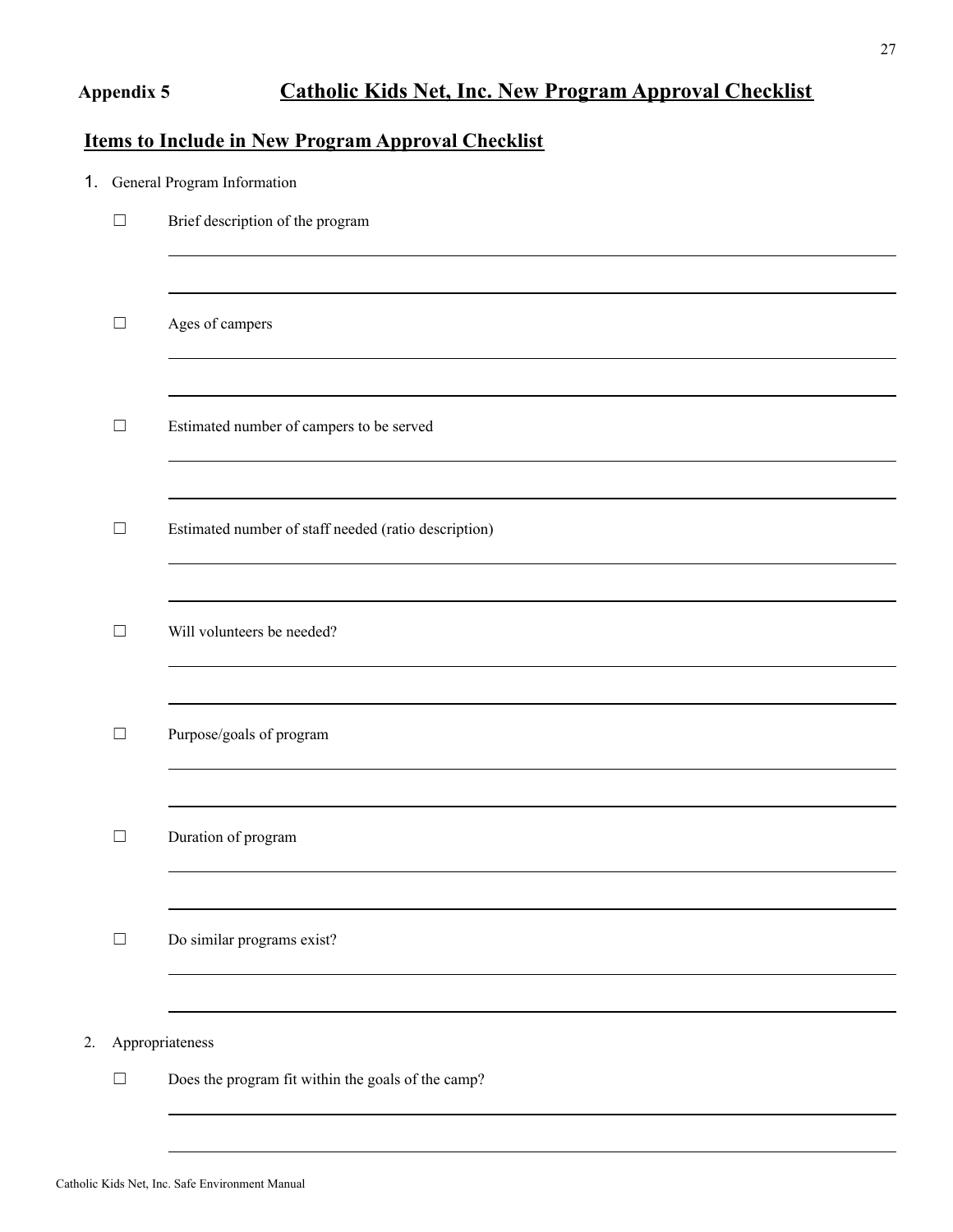☐ Has background research on the program been completed?

### 3. Program Procedures

- $\Box$  Will transportation be provided? If so, what are the transportation guidelines?
- ☐ What are the bathroom procedures for off-site programs?

☐ Does the program involve overnight stays?

- $\Box$  Does the program include aquatics? If so, what are the procedures for monitoring locker rooms and changing clothes?
- $\Box$  What are the procedures for managing additional high-risk activities during the program?

### 4. Authorization

- $\Box$  Include the name and signature of the employee submitting the proposal.
- $\Box$  Include the name and signature of the administrator who approves the proposal.
- <span id="page-27-0"></span>□ Include the name and signature of the director who approves the proposal.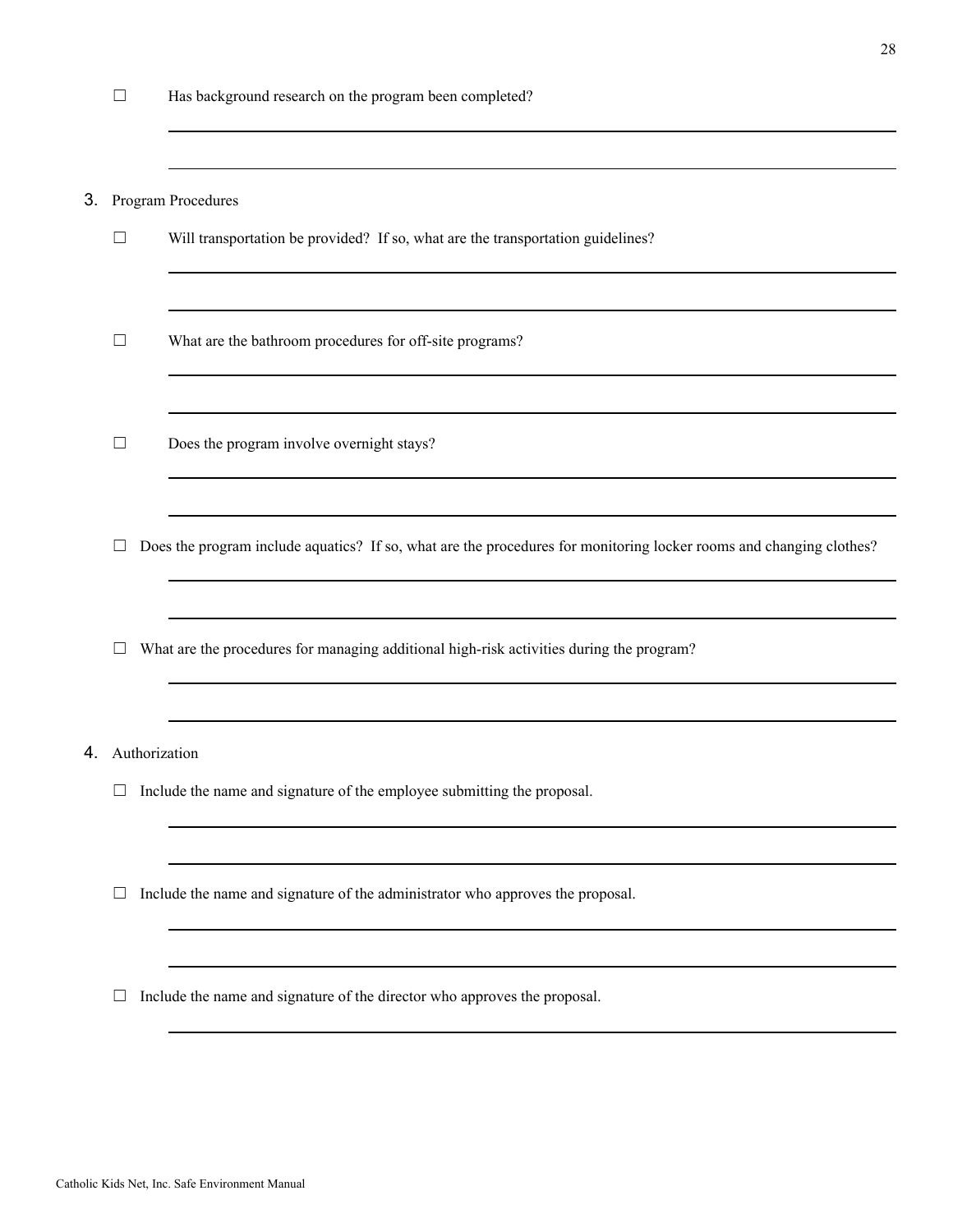### **Appendix 6 Catholic Kids Net, Inc. Facility Monitoring Checklist**

### **Facility Monitoring Checklist**

At the beginning of each week, create a facility monitoring schedule for each site. Make sure staff complete this checklist daily at different times during activities (so for example, during summer programs, if the facility monitoring checklist is completed at 10 a.m. on Monday, schedule Tuesday's check for 11 a.m., etc.). For summer activities, the following checklist should be completed multiple times throughout the day.

| $\perp$ | All program activities are within the designated ratios (insert your camp ratios here). |
|---------|-----------------------------------------------------------------------------------------|
|         |                                                                                         |

☐ All staff are identifiable and dressed in the appropriate uniforms.

 $\Box$  Staff are spread out in the activity area and effectively supervising the campers.

☐ Bathrooms

 $\Box$  The bathrooms are clean.

 $\Box$  Neither campers nor adults are just "hanging out" in the bathrooms.

 $\Box$  There is only one camper per stall.

 $\Box$  All campers remain in areas that are easily viewed by staff (i.e., campers are not wandering off without adult supervision).

### ☐ **Site-Specific Considerations**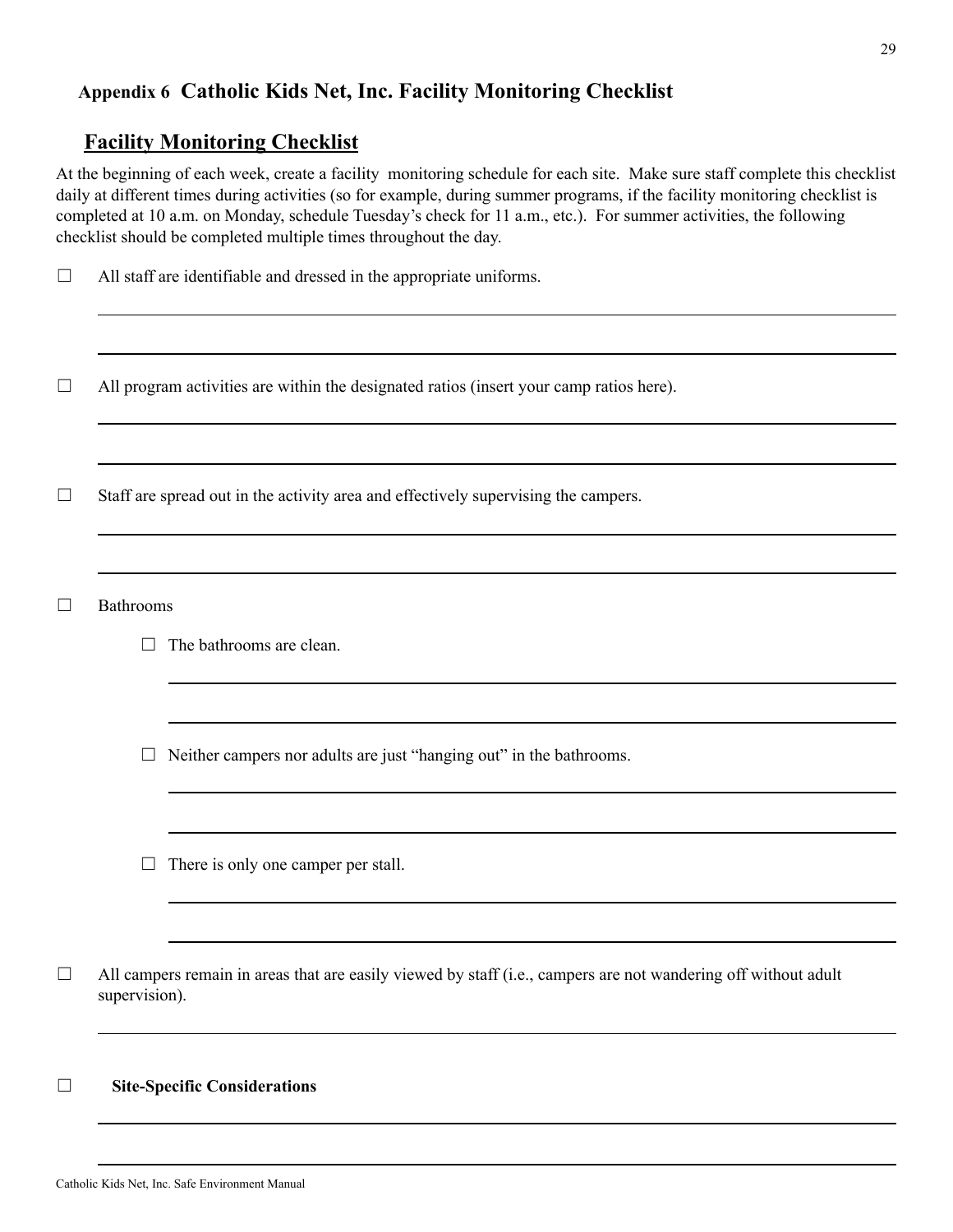# <span id="page-29-0"></span>**Appendix 7 Catholic Kids Net, Inc. Field Trip Activity Sheet**

### **Field Trip Activity Sheet**

| 2.<br>□ Name of the primary contact at the off-site location. (Example: Mary Smith, Director of Group Sales at<br>the Children's Museum)<br>3.<br>Address and telephone number for the location<br>$\perp$<br><u> 1989 - Johann John Stone, mars et al. 1989 - John Stone, mars et al. 1989 - John Stone, mars et al. 1989 - John Stone</u><br>4. □<br>Parent permission sheet attached to this document for review<br><u> 1989 - Johann John Stein, mars an deus Amerikaansk kommunister (</u><br>5.<br>Name and cell phone number of the on-site supervisor for the off-site activity<br>$\Box$<br><u> 1989 - Jan James James James James James James James James James James James James James James James James J</u><br>Staff-to-youth ratio for the trip and names of all who will be attending<br>6.<br>$\Box$<br><u> 1989 - Johann Stoff, deutscher Stoffen und der Stoffen und der Stoffen und der Stoffen und der Stoffen und der</u><br>Required attire for staff and campers during the off-site activity<br>$7.$ $\Box$<br>8.<br>Amount of time required for the off-site activity<br>$\Box$<br>9.<br>Estimated departure time and estimated return time<br>$10. \Box$<br>Method of transportation<br>11. $\square$<br>Completed seating chart attached | 1. $\square$ | Specific location of the off-site activity. (Example: The Children's Museum) |  |
|----------------------------------------------------------------------------------------------------------------------------------------------------------------------------------------------------------------------------------------------------------------------------------------------------------------------------------------------------------------------------------------------------------------------------------------------------------------------------------------------------------------------------------------------------------------------------------------------------------------------------------------------------------------------------------------------------------------------------------------------------------------------------------------------------------------------------------------------------------------------------------------------------------------------------------------------------------------------------------------------------------------------------------------------------------------------------------------------------------------------------------------------------------------------------------------------------------------------------------------------------------------------|--------------|------------------------------------------------------------------------------|--|
|                                                                                                                                                                                                                                                                                                                                                                                                                                                                                                                                                                                                                                                                                                                                                                                                                                                                                                                                                                                                                                                                                                                                                                                                                                                                      |              |                                                                              |  |
|                                                                                                                                                                                                                                                                                                                                                                                                                                                                                                                                                                                                                                                                                                                                                                                                                                                                                                                                                                                                                                                                                                                                                                                                                                                                      |              |                                                                              |  |
|                                                                                                                                                                                                                                                                                                                                                                                                                                                                                                                                                                                                                                                                                                                                                                                                                                                                                                                                                                                                                                                                                                                                                                                                                                                                      |              |                                                                              |  |
|                                                                                                                                                                                                                                                                                                                                                                                                                                                                                                                                                                                                                                                                                                                                                                                                                                                                                                                                                                                                                                                                                                                                                                                                                                                                      |              |                                                                              |  |
|                                                                                                                                                                                                                                                                                                                                                                                                                                                                                                                                                                                                                                                                                                                                                                                                                                                                                                                                                                                                                                                                                                                                                                                                                                                                      |              |                                                                              |  |
|                                                                                                                                                                                                                                                                                                                                                                                                                                                                                                                                                                                                                                                                                                                                                                                                                                                                                                                                                                                                                                                                                                                                                                                                                                                                      |              |                                                                              |  |
|                                                                                                                                                                                                                                                                                                                                                                                                                                                                                                                                                                                                                                                                                                                                                                                                                                                                                                                                                                                                                                                                                                                                                                                                                                                                      |              |                                                                              |  |
|                                                                                                                                                                                                                                                                                                                                                                                                                                                                                                                                                                                                                                                                                                                                                                                                                                                                                                                                                                                                                                                                                                                                                                                                                                                                      |              |                                                                              |  |
|                                                                                                                                                                                                                                                                                                                                                                                                                                                                                                                                                                                                                                                                                                                                                                                                                                                                                                                                                                                                                                                                                                                                                                                                                                                                      |              |                                                                              |  |
|                                                                                                                                                                                                                                                                                                                                                                                                                                                                                                                                                                                                                                                                                                                                                                                                                                                                                                                                                                                                                                                                                                                                                                                                                                                                      |              |                                                                              |  |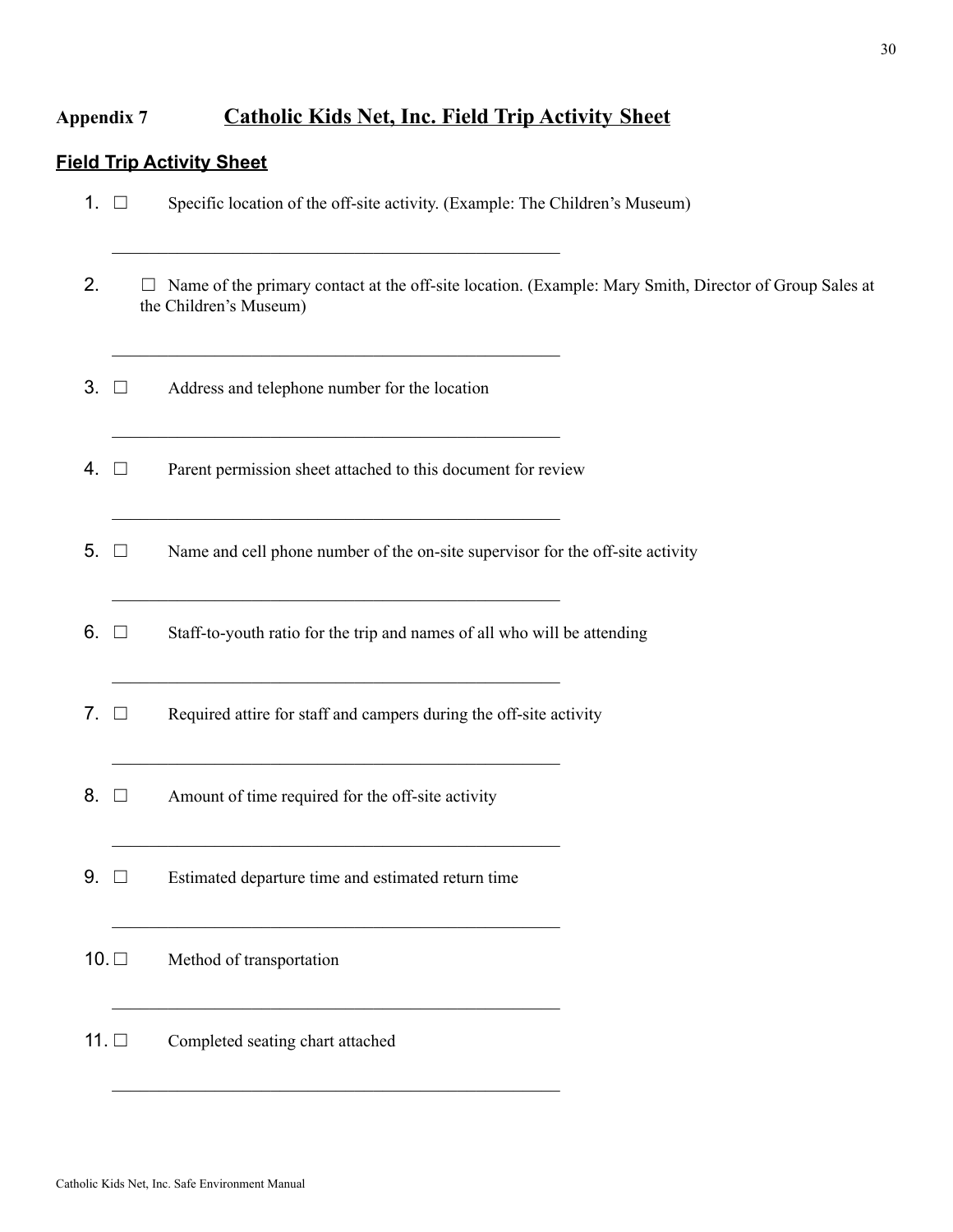12. □ Overall supervision guidelines for location (staff will be assigned groups of campers to monitor throughout the trip, staff will monitor campers in "zones," etc.)

| 13. $\Box$ Location of restrooms/locker rooms at off-site location |
|--------------------------------------------------------------------|
| <b>14.</b> $\Box$ Cost of the activity                             |

 $\mathcal{L}_\text{max}$  and the contract of the contract of the contract of the contract of the contract of the contract of the contract of the contract of the contract of the contract of the contract of the contract of the contrac

\_\_\_\_\_\_\_\_\_\_\_\_\_\_\_\_\_\_\_\_\_\_\_\_\_\_\_\_\_\_\_\_\_\_\_\_\_\_\_\_\_\_\_\_\_\_\_\_

### **Last Minute Checklist:**

| $\mathbf{1}$ . |           | Roll sheets printed and distributed to all staff for all campers attending the off-site activity. |
|----------------|-----------|---------------------------------------------------------------------------------------------------|
|                | - 12 - 12 | All required staff present.                                                                       |
|                |           | All staff and campers are in approved attire.                                                     |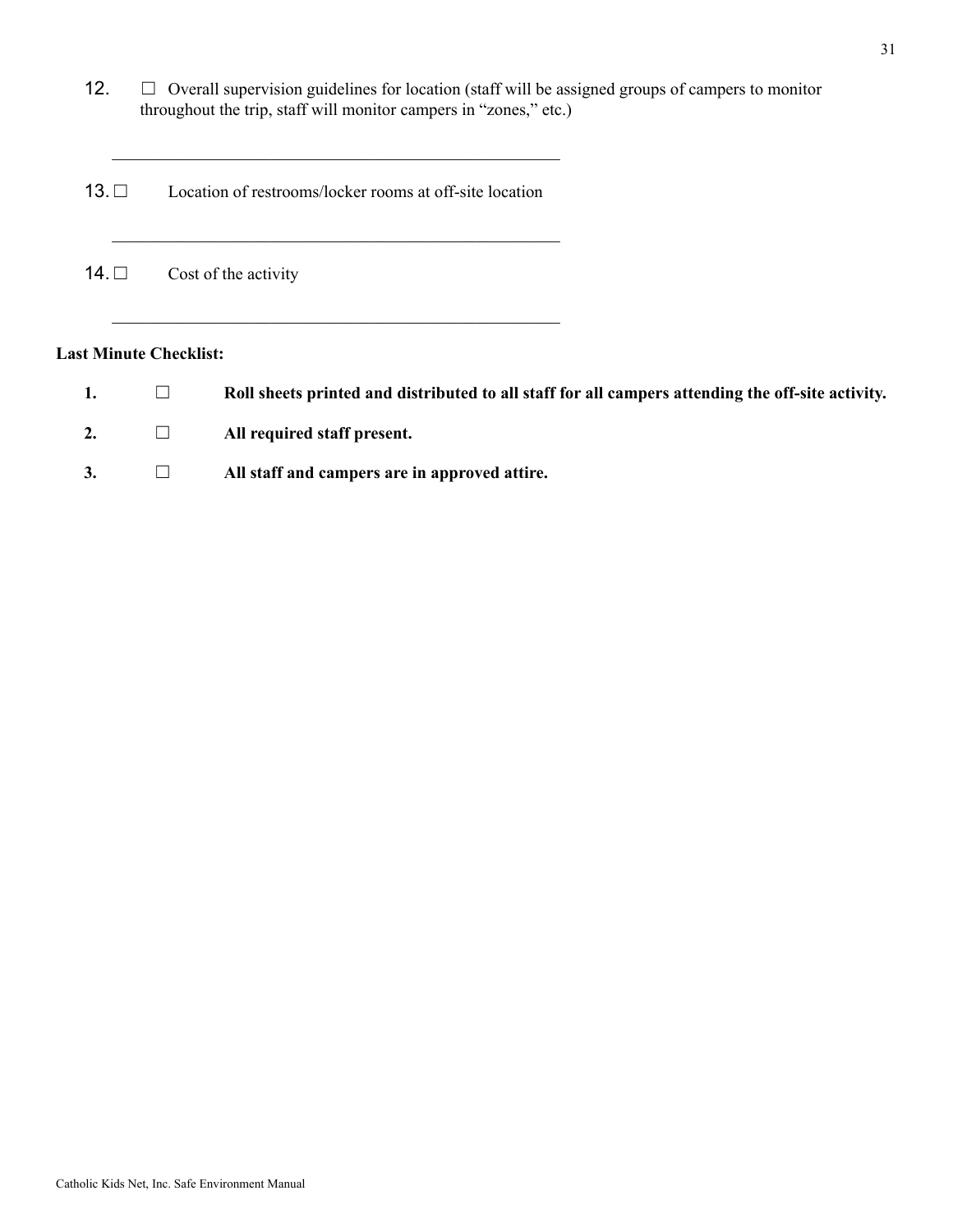### <span id="page-31-0"></span>**Appendix 8 Catholic Kids Net Inc. Policies and Procedures for Leaders-in-Training Programs**

### **Procedures for Leaders-in-Training Programs (Under 18)**

### **1. Define the Teen Leadership Program.**

- i. What is the goal of the program?
	- For example, is the program designed for older campers who desire to become counselors, or is it designed for campers too old for the program but who still want to participate?

ii. How does the program fit the mission of the camp?

- iii. What is the teen leader's role in the program?
- iv. What ages of campers are allowed to participate in the teen program?
- v. Who is responsible for supervising the teen program?

### **2. Create Policies for the Teen Leadership Program.**

- $\Box$  Outline appropriate and inappropriate physical, verbal, emotional, and behavioral boundaries between teen leaders and campers and between teen leaders and staff.
- $\Box$  Prohibit teen leaders from being one-on-one with campers.
- $\Box$  Prohibit teen leaders from escorting campers to the bathrooms.
- $\Box$  Prohibit teen leaders from assisting campers with changing their clothes.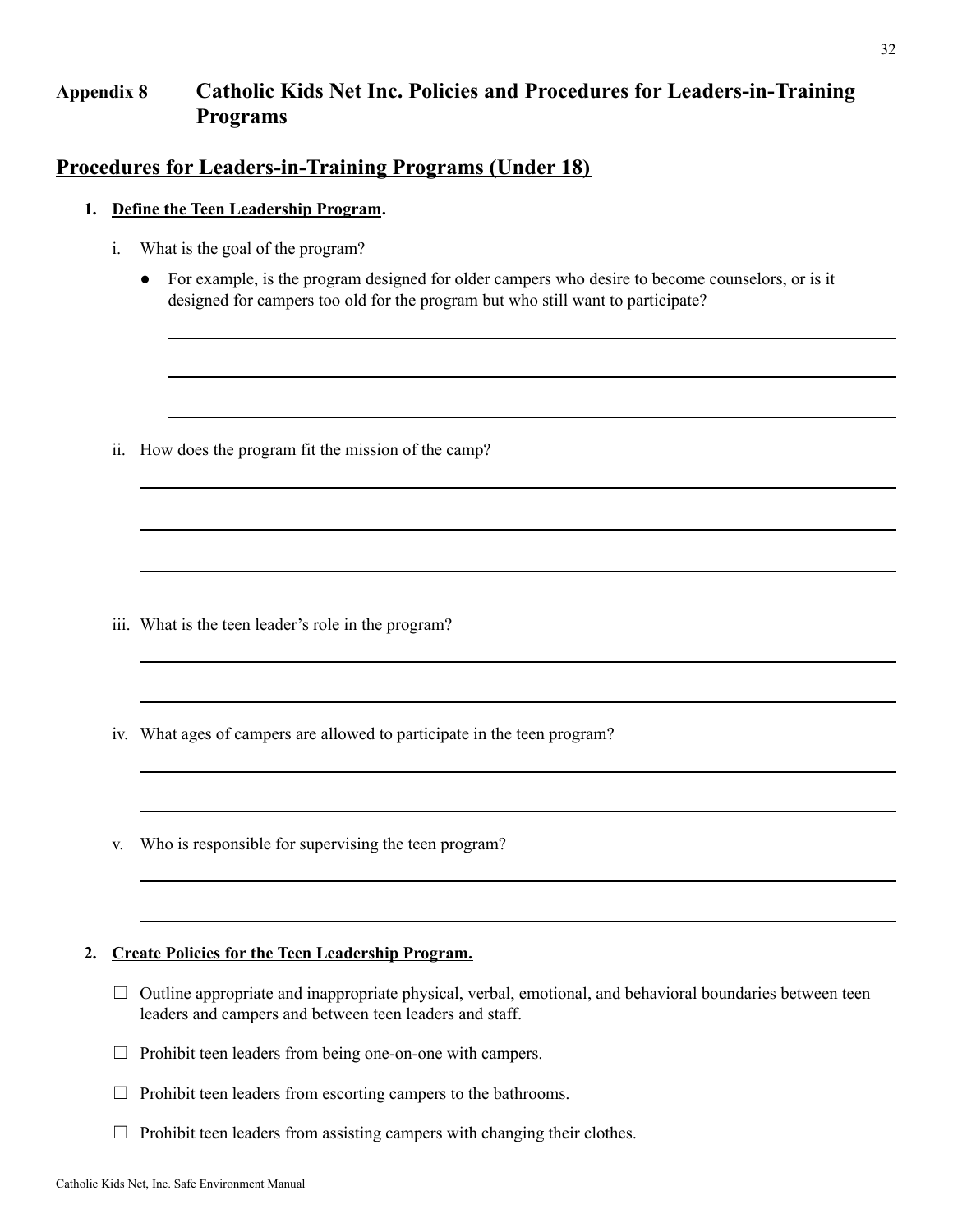$\Box$  Require teen leaders to wear clothing or lanyards that identify them as leaders-in-training and differentiate them both from staff and younger campers. □ Develop policies governing where teen leaders may spend their time off. For example, are teen leaders permitted to hang out in areas reserved for staff?

### **3. Create Screening Practices for the Teen Leadership Program.**

- $\Box$  Require teen leaders to fill out an application.
- $\Box$  Check references from the teens' parents, teachers, counselors, and/or coaches.
- $\Box$  Interview the teen leaders. Include the teens' parents in these interviews when possible.

### **4. Train Teen Leaders.**

- $\Box$  Train staff and supervisors in how to monitor teen leaders.
- $\Box$  Require teen leaders to attend abbreviated trainings on the following topics:
	- Their role as a leader, including what they are and are not allowed to do.
	- General abuse risk management, boundaries, and self-protection.
	- Preventing youth-to-youth sexual activity.
	- How to report concerns about themselves or the campers in the program.

### **5. Monitor Teen Leaders.**

- $\Box$  Designate a specific staff person who is in charge of the teen leadership program and its participants.
- $\Box$  Consider requiring teen leaders to keep a log documenting their daily activities and any problems they encounter. The program supervisor should review these logs daily.
- $\Box$  The camp director should conduct daily check-ins with teen leaders and their supervisors.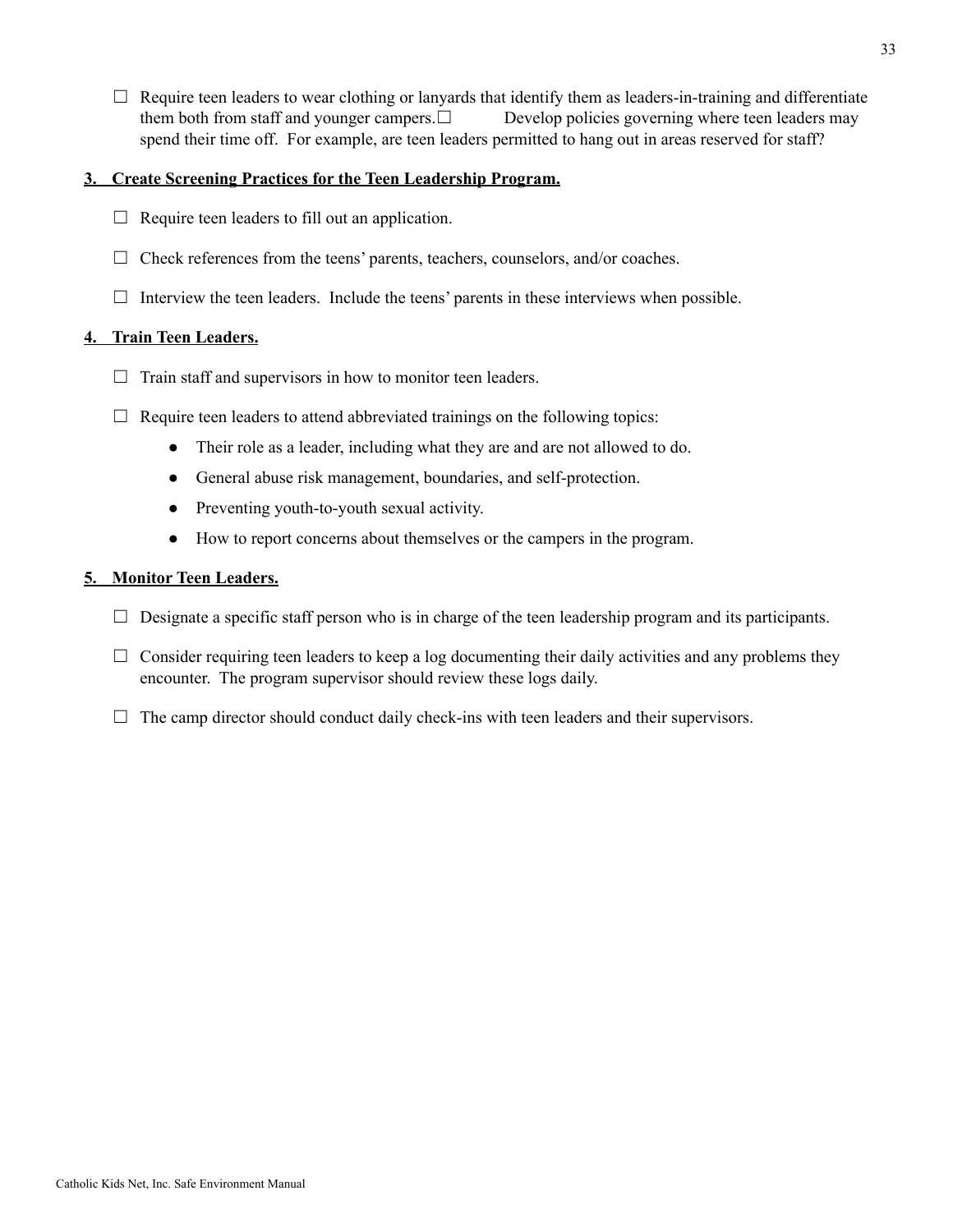### **Catholic Kids Net, Inc. Notice of Concern Appendix 9**

| Individual(s) of Concern            |                     |  |  |  |
|-------------------------------------|---------------------|--|--|--|
| Date of occurrence                  | Time of occurrence: |  |  |  |
| <b>Type of Concern:</b>             |                     |  |  |  |
| Inappropriate behavior with a minor |                     |  |  |  |
| Policy violation with a minor       |                     |  |  |  |
| Possible risk of abuse              |                     |  |  |  |
| Other concern:                      |                     |  |  |  |
|                                     |                     |  |  |  |
|                                     |                     |  |  |  |

\*\* Use additional sheets of paper as needed\*\*

Describe the situation: What happened, where it happened, when it happened, who was involved, who was present, who was notified? If suspected abuse, was it reported? If so, to who?

Has this situation ever occurred previously?

Catholic Kids Net, Inc. Safe Environment Manual